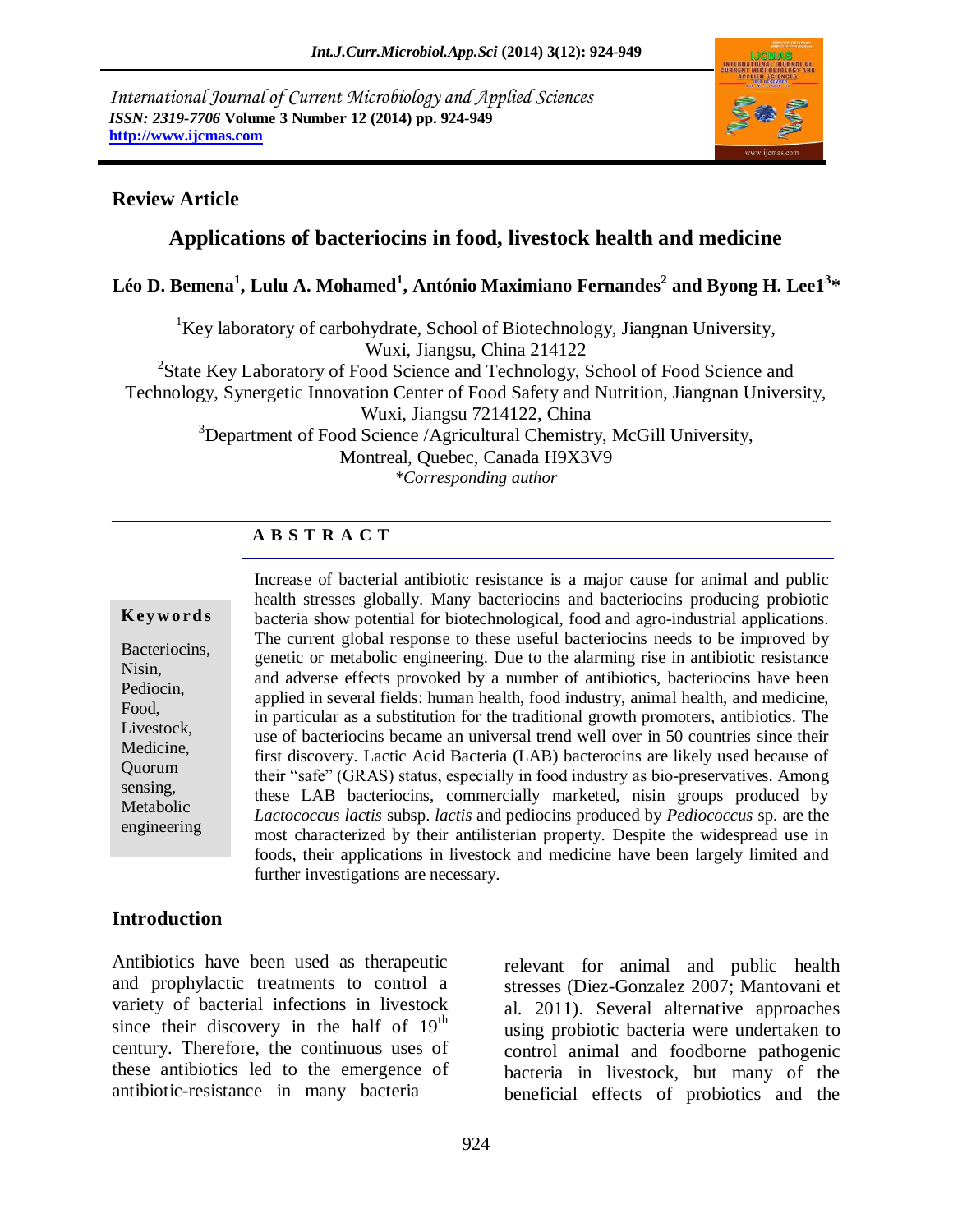mechanisms are not fully elucidated (Fuller and Tannock 1999). However, many bacteriocins show potential for biotechnological and agro-industrial applications. Some bacteriocins show desirable properties for in vivo application, such as stability to low pH and heat, simple production and extraction processes and little, if any, inhibitory activity towards eukaryotic cells. Therefore, bacteriocins have been evaluated as the most promising class of antimicrobial peptides to be used as antibiotic substitutes in the field of animal and human medicine or in designing and production of new antimicrobials (Sahl and Bierbaum 2008). Particularly on animal trials, bacteriocin and bacteriocin-producing bacteria may be useful to improve animal nutrition and health through the manipulation of ruminal fermentation, the control of animal infections and the inhibition of enteric pathogens (Patra 2012). Although current applications of antibiotics in the farm environment are apparently not available, estimates are as high as 10.5 million pounds annually in the United States for the poultry production (Mellon et al. 2001). The efficacy and cost-effectiveness of many of these compounds are at the root of their popularity, but looming or already imposed restrictions or prohibitions on the use of antibiotics as growth promoters have drawn attention to possible alternatives (Bedford 2000; Wierup 2000), Doyle 2001). In contrast to the currently used antibiotics, bacteriocins are often considered more natural than common antibiotics because they are thought to present in many of the fermented foods eaten since ancient times (Cleveland et al. 2001).

Bacteriocins have long attracted the interest of food sector as potential natural food preservatives against spoilage and pathogenic bacteria (Kumar et al. 2011). Nisin, pediocin and other bacteriocins

produced by lactic acid bacteria (LAB) have received a great deal of attention because of their beneficial effects to human health and to food production as well as the replacement of chemical preservatives that are being continuously questioned with regard of safety (Zendo 2013). Thus, this potential offers a logical explanation for the expanding trend of applications of LAB in the food industry (Papagianni and Anastasiadou 2009). In addition, no side effects and no development of resistant bacteria have been reported in the practical use of LAB bacteriocins (Zendo 2013). The administration of bacteriocin-producing bacteria rather than the bacteriocins themselves might be a more cost-effective approach, but significant progress in developing suitable producer strains will have to be made before such an approach will be feasible (Joerger 2003).

In this review, current trends and perspectives on the applications of two most known LAB bacteriocins: Nisin (lantibiotic) and Pediocin (non-lantibiotic) in food industry, livestock health, aquaculture as well as medicine are discussed.

# **Bacteriocins**

Bacteriocins are proteinaceous toxins produced by bacteria and some archaea members (Table 1) to inhibit the growth of similar or closely related bacterial strain(s). The inhibitory spectrum of bacteriocins can be narrow and confined to closely related species, or it can be relatively broad, inhibiting a range of target organisms (Mantovani et al. 2011). The bacteriocin family is the most abundant and diverse group of bacterial defenses (Riley 2009). The application of bacteriocins in livestock to control or/and to maintain intestinal microflora of animals by feeding bacteriocin-producing strains has been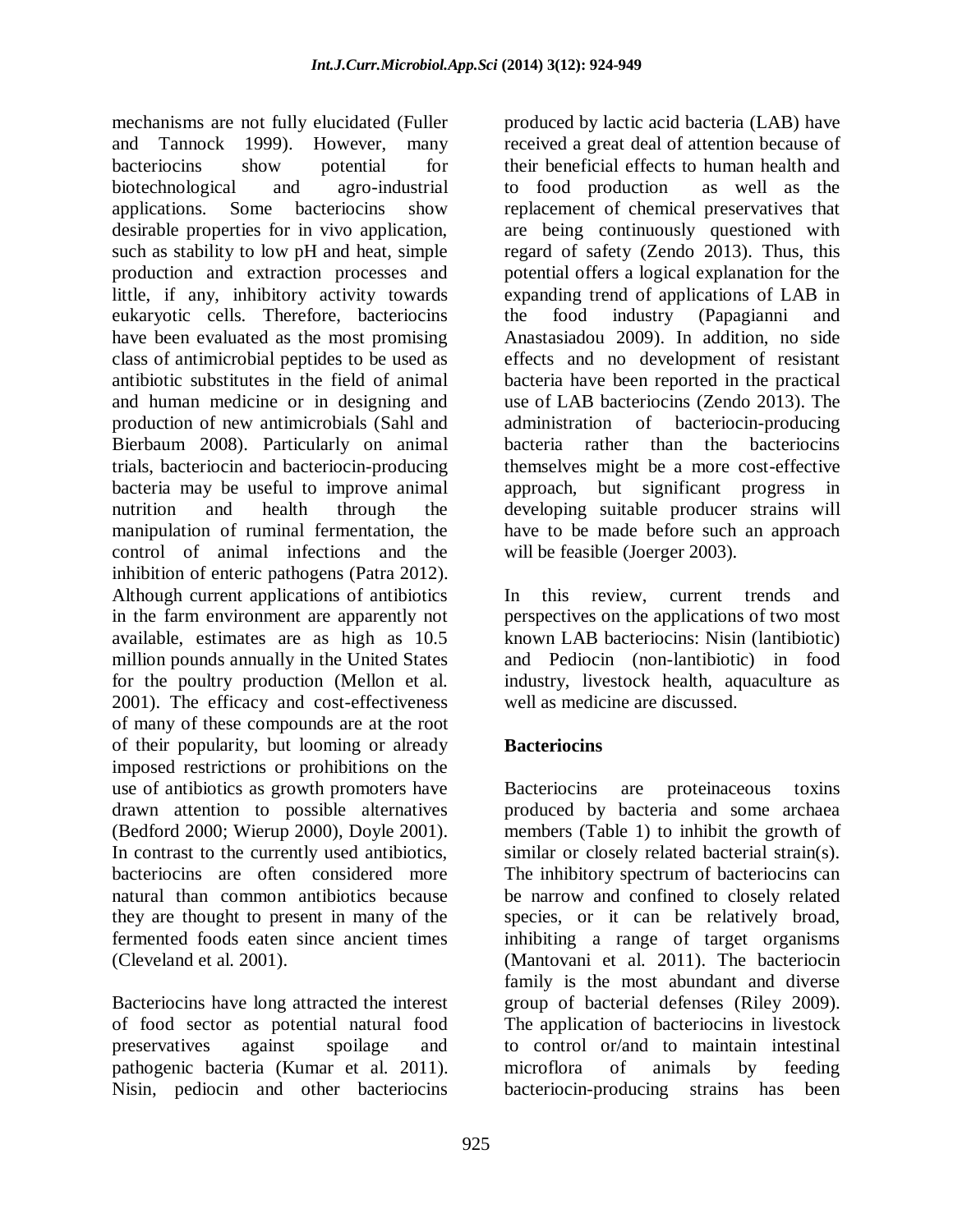largely achieved (Diez-Gonzalez 2007; Papavassiliou 1961; Riley 2009). Novel alternative strategies to reduce or eliminate animal pathogens have also been tested by different research groups. The alternatives include bacteriocins, probiotic microorganisms and bacteriophages (Bedford 2000; Joerger 2003). Lactic acid bacteria (LAB) can act antagonistically against a wide range of food-borne pathogens and spoilage organisms such as *Salmonella* (El-Khatiband El-Rahman 1987; Guptaand Savaliya 2012). Among LAB bacteriocins, nisin is the most extensively characterized and used (Mohanasirivasan et al. 2012).

# **Bacteriocins of Gram Positive Bacteria**

Bacteriocins of Gram-positive bacteria are as abundant and even more diverse as those found in Gram-negative bacteria. The Grampositive bacteriocins resemble many of the antimicrobial peptides produced by eukaryotes; they are generally cationic, amphiphilic, membrane-permeabilizing peptides, approximately 2–6 kDa in size (Riley 2009). Bacteriocins produced by Gram-positive and Gram-negative bacteria differ into several ecological and evolutionary aspects. In Gram-positive bacteria, the biosynthesis of bacteriocins is self-regulated and bacteriocin production is not a lethal event. In addition, the spectrum of antimicrobial activity is broader than the peptides from Gram-negative species and bacteriocin release is controlled by specific regulatory mechanisms (Mantovani et al. 2011). Additional roles have been proposed for some bacteriocins produced by Grampositive bacteria, such as chemical mediators in quorum sensing and communication molecules in bacterial consortia (Gillor 2007; Gobbetti et al. 2007). *Quorum sensing* is one of well-studied systems involved in bacteriocin gene control. *Quorum sensing* is a cell-density

dependent regulatory system in which autoinducing signal molecule mediates cellto-cell communication (Wang et al. 2013). By using this system, each bacterial cell senses the number of cells of same species or same strain and adjusts the timing of expression of certain genes. LAB often use *quorum sensing* for the control of bacteriocin expression in which LAB attack the competitor only when the concentration of the bacteriocin producers is high enough to suppress the growth of competitive strain. A landmark observation in the investigation of bacteriocins of Gram-positive bacteria was the documentation in 1947 that some of the inhibitory activity of lactococci (group N streptococci) toward other lactic acid bacteria (LAB) are due to a molecule characterized as a proteinaceous antimicrobial called "group N inhibitory substance", or nisin (Heng et al. 2007). Also this name has been suggested, partly on the basis of their mode of action, that bacteriocins of Gram-positive bacteria differ from those of the Gram-negative bacteria (Reeves 1965).

# **Nisin**

Nisin was first discovered in the late 1920s and early 1930s when it was described as a toxic substance (Delves-Broughton et al. 1996) produced by *Lactococcus lactis*, subsp *lactis.* Approved by the US Food and Drug Administration (FDA) for food applications, nisin received GRAS status in 1988 (FDA 1988) and was authorized for food preservation in the European Union by Directive 95/2/EC in 1995 under the code E234. The status as GRAS for use as an anti-microbial agent on cooked meat and poultry products was affirmed in 2001 by the FDA (FDA 2011). Nisin is a small peptide of 34 amino acids with a molecular mass 3354 kDa ribosomally synthesized and post-translationally modified peptide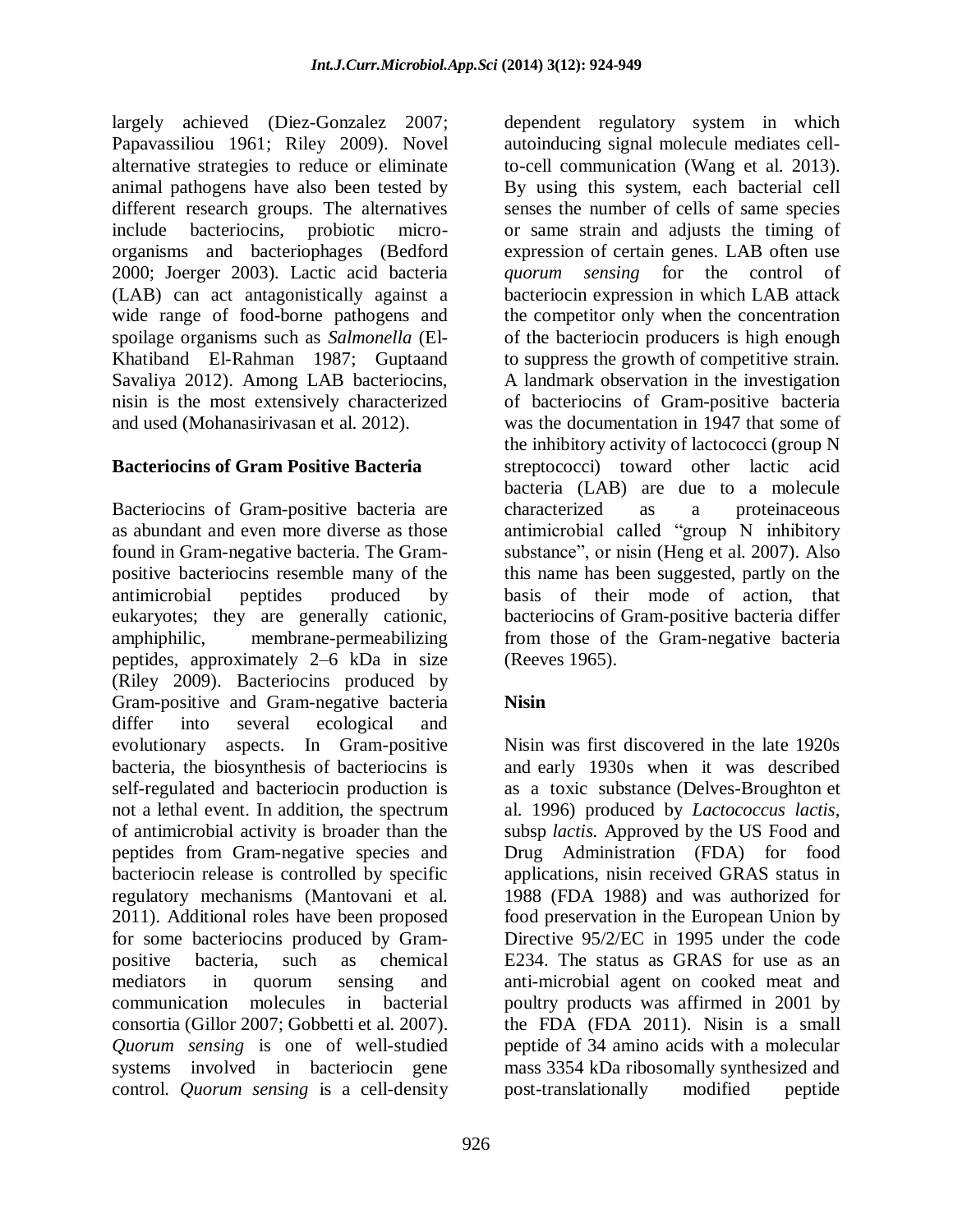contains five lanthionine rings, which can be divided into two parts. The N-terminal half including three rings (A, B, and C) is more hydrophobic than the C-terminus containing two rings (D and E) in Fig.1. The rigid ring structures are separated by a flexible hinge region (Diez-Gonzalez 2007; Takala 2005) including one Dhb, two Dha one lanthionine, and four methyllanthionine residues (form the five lanthionine rings) in its structure. The rigid ring structures are separated by a flexible hinge region (Delves-Broughton et al. 1996). The ring structures give nisin a screw-like conformation that possesses amphipathic characteristics. In water its solubility and stability increases with decreasing pH, showing maximum solubility 57 mg/ml at pH 2 (Liu and Hansen 1990), and maximum stability at pH 3 (Davies et al. 1998). Nisin belongs to the lantibiotic class of bacteriocins, cationic and hydrophobic peptide. Nisin provides a paradigm for studies of lantibiotic structure, biosynthesis, and mode of action of antimicrobial peptides, and is often referred to as the "prototypical" lantibiotic (Mantovani et al. 2011; Nolan and Walsh 2009).

# **Pediocin**

Pediocins belong to the Class II of unmodified bacteriocins which subdivided into the groups of the pediocin-like bacteriocins and the two-peptide bacteriocins (Fig. 2). This class comprises over 50 members with diverse origins. They are generally small  $(<5$  kDa) and are heatstable membrane-active and cationic peptides with similar primary structures. Their activity is retained at a wide pH range. They are sensitive to most proteases. The pediocin-like bacteriocins (36–48 residues) are produced by many lactic acid bacteria and share a 40–60% amino acid sequence similarity (Heng et al. 2007; Papagianni

2003; Papagianni and Anastasiadou 2009; Zacharof and Lovitt 2012). In general, class IIa bacteriocins have a rather narrow spectrum of activity (Drider et al. 2006). The peptides of this group are known as "antilisterian" or "Listeria-active" peptides and they are characterized by a -YGNGV-Nterminus (Papagianni and Anastasiadou 2009). The positively charged residues in class IIa bacteriocins are located mostly in the hydrophilic N-terminal region. It has been shown for pediocin AcH/PA-1 that electrostatic interactions and not the - YGNGV- motif, govern the binding of the pediocin and its fragments to phospholipids vesicles (Chen et al. 1997). Lys11 and His12: that are part of the cationic patch in the N-terminal β-sheet-like region of pediocin AcH/PA-1; are of special importance for the electrostatic interactions and subsequent mutagenesis studies, in charged residues of pediocin AcH/PA-1, and in sakacin P. Earlier research confirmed these two amino acids were replaced by neutral residues (Kazazic et al. 2002; Miller et al. 1998b; Uteng et al. 2003). The Cterminal region is important in determining the target cell specificity for class IIa bacteriocins (Drider et al. 2006).This has been shown by combining N- and Cterminal regions from different class IIa bacteriocins (hybrid bacteriocins), which displayed target cell specificities similar to the bacteriocins from which the C-terminal was derived (Fimland et al. 1996). Further works carried out with pediocin AcH/PA-1 also showed the inhibition of the bactericidal activity of the pediocin by cleaving the area from residue 20 to residue 34. This is an indication of a role for the C-terminal in recognition of target cells (Fimland et al. 1998).

# **Mode of Action**

Different mechanisms of action have been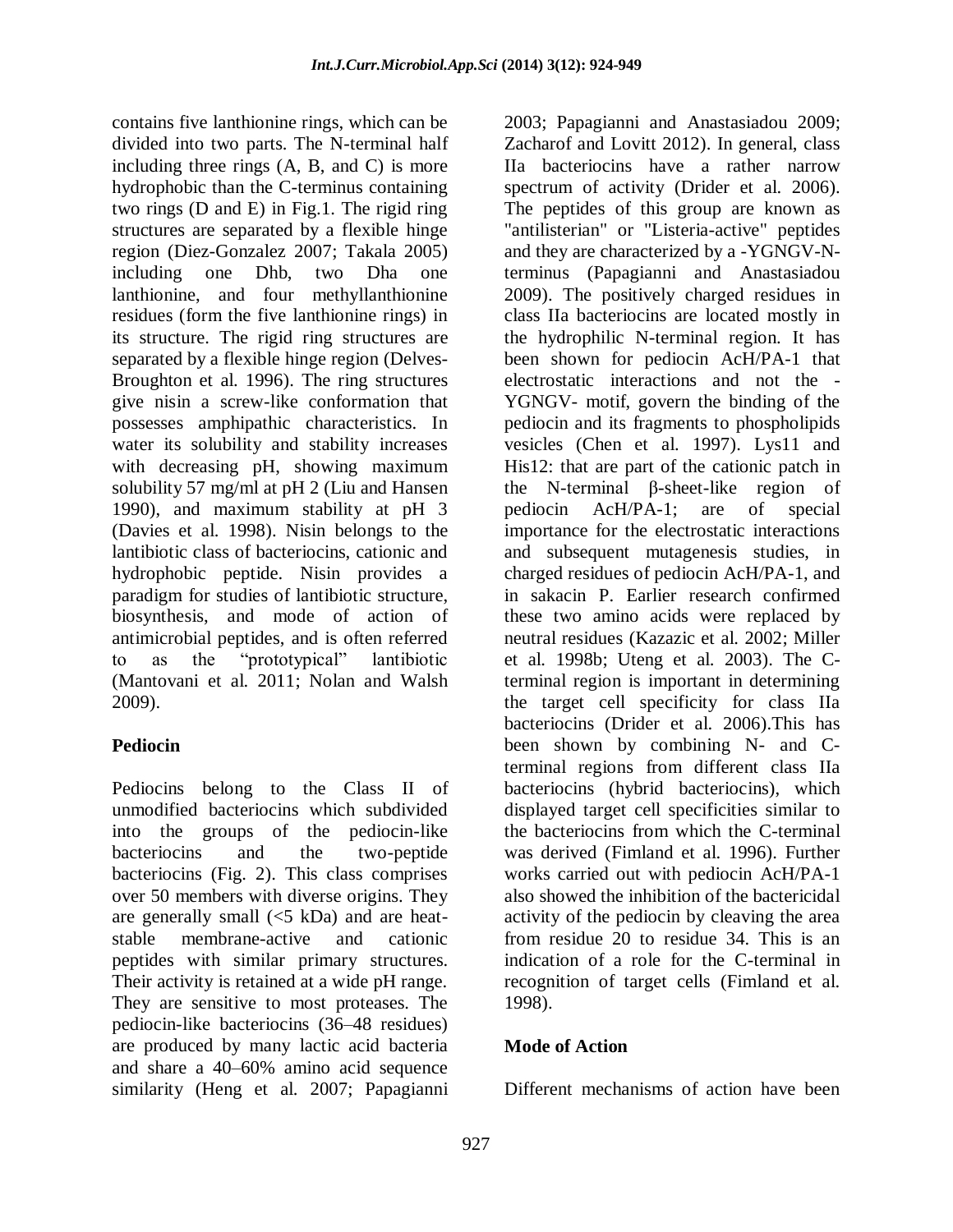proposed for bacteriocins: alteration of enzymatic activity, inhibition of spore germination and inactivation of anionic carriers through the formation of selective and non-selective pores (Abee 1995; Martinez and de Martinis 2006).

LAB bacteriocins can work via different mechanisms to exert an antimicrobial effect, but the cell envelope is generally the target. The initial electrostatic attraction between the target cell membrane and the bacteriocin peptide is thought to be the driving force for subsequent events. (Deegan et al. 2006). The first step in the mechanism of action of nisin is considered to be the binding of the peptide to the cytoplasmic membrane of target bacteria. (van Kraaij et al. 1999). Nisin has different antimicrobial activities based on both high-affinity targets and low-affinity membrane interactions (Pag and Sahl 2002). The C-terminal region of nisin containing 4 out of the 6 positively charged residues of nisin A (Lys-22, His-27, His-31, Lys-34) was shown to play a dominant role in the membrane-binding step. This part of the molecule inserts into the cell membrane (Hsu et al. 2002) while nisin"s N-terminus binds with high affinity to the Lipid II molecule, a hydrophobic carrier for peptidoglycan monomers, using this compound as a specific receptor to integrate into the bacterial membrane and to form pores that increase membrane permeability; nisin-Lipid II interaction compromises the incorporation of precursor units, blocking the biosynthesis of bacterial cell wall (Breukink et al. 1997; Brötz et al. 1998; Mantovani et al. 2011; Wiedemann et al. 2001). The final pore structure is believed to have a stoichiometry of eight nisin and four Lipid II molecules. Nisin"s pore-forming ability induces the loss of membrane integrity and passive efflux of small intracellular metabolites through the lipid bilayer. Because of the loss of ions

dissipated and the cell dies (Breukink et al. 1997; Hasper et al. 2004). Nisin can also promote the release of certain enzymes, such N-acetylmuramoyl-L-alanin amidase and Nacetylglucosaminidase, which hydrolyze the cell wall by binding to teichoic, teichuronic and lipoteichoic acids (Héchard and Sahl 2002). Nisin also inhibits the outgrowth of bacterial spores, by uncoupling the establishment of oxidative metabolism or membrane potential and the shedding of external spore structures (Gut et al. 2008). Pediocins are bactericidal to sensitive Grampositive bacteria (Ray 1995).The

(potassium, phosphate), amino acids and ATP, the proton-motive force is reduced or

cytoplasmic membrane of Gram-positive bacteria is the target of pediocins (Papagianni 2003). All the class IIa bacteriocins, whose modes of action have been studied, permealize the cytoplasmic membrane through pore formation by insertion of the C-terminal regions into the membrane (Drider et al. 2006). Being hydrophobic molecules, they destabilize the cytoplasmic membrane when they come in contact with it. This action includes loss of the permeability barrier and loss of the membrane potential in strains that possess an autolytic system, resulting in cell lysis. However, the specific role of the YGNGV motif of the pediocins has not clarified yet (Ray 1995). They kill sensitive bacteria by punching holes in their cell membranes, causing a disruption in their trans-membrane potential and destroying the delicate balance of which the organisms maintain between themselves and their environment (Chikindas et al. 1993). Higher concentration of pediocin effectively released higher molecular weighted substances. They frequently adopt conformations where polar and non-polar residues are segregated properly resulting in a typical amphipathic structure that exhibits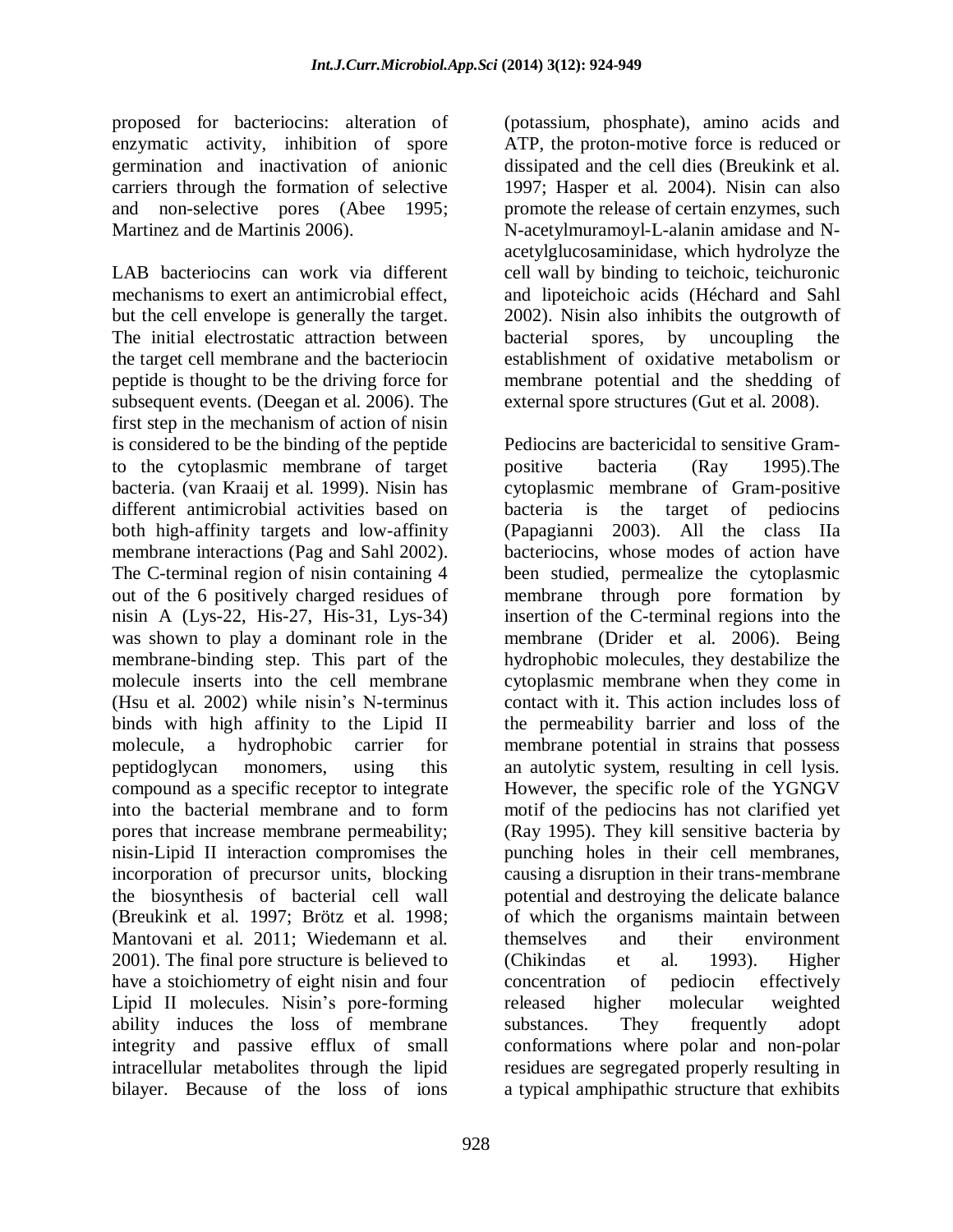more peptide internalization and membrane perturbation. Trans-membrane potential (negative inside) in bacteria acts as a potential driving force for insertion and internalization of the antimicrobial peptides promoting AMP interaction (Melo et al. 2009). For example, Pediocin PA-1 exerts bactericidal or bacteriolytic effect depending on the species of the sensitive cells (Bhunia et al. 1991). Pediocins also act on some sensitive bacterial strains in bacteriostatic manner and thus retard further proliferation of the sensitive cells (e.g. Pediocin ST18, Pediocin CP2) (Mashal 2007).

# **Bioengineering of LAB Bacteriocins**

In last two decades, there have been significant advances in functional genomic analysis of LAB and their biochemical characterization of bacteriocins. Considerable efforts have been made to functionally characterize bacteriocin operons and to express them in heterologous systems (Coderre and Somkuti 1999; Miller et al. 1998a; Osmanağaoğlu et al. 2000; Tominaga and Hatakeyama 2007).

The genes responsible for bacteriocin production are frequently associated with mobilisable elements, or in the chromosome in association with transposons or plasmids (Belkum et al. 1998). The low-molecularweight bacteriocins of Gram-positive bacteria generally appear to be translated as pre-peptides that are subsequently modified to form the mature biologically active (bactericidal) molecules (Buchman et al. 1998). Specific auxiliary functions required by bacteriocin-producing cells include mechanisms for extracellular translocation of the bacteriocin and for self-immunity to the bactericidal activity of the molecule (Jack et al. 1995). As is the case for most bacteriocins, the lantibiotics are initially synthesized with an N-terminal leader

peptide. In general, the pre-peptide is modified by the action of other proteins encoded by the bacteriocin gene cluster before export (Deegan et al. 2006).

**Biosynthesis of nisin:** The genes involved in biosynthesis of the model lantibiotic nisin are located on a 70 kb conjugative transposon (Rauch et al. 1991). Biosynthesis of nisin is encoded by a cluster of 11 genes (Fig. 3) of which the first gene, nisA, encodes the precursor of nisin (Mierau and Kleerebezem 2005). The first gene of the nisin gene cluster, nisA, encodes the 57 amino acid nisin precursor, consisting of a N-terminal leader, sequence followed by the propeptide, from which nisin A is matured. The structural gene is followed by ten other genes i.e. nisB, nisT, nisC, nisI, nisP, nisR, nisK, nisF, nisE, nisG, encoding regulatory proteins, proteases, transport proteins and immunity proteins (van Kraaij et al. 1999). The proteins that are encoded by these genes have been found to be homologous to gene products of the gene clusters of other lantibiotics, such as those of subtilin, epidermin and Pep5 (van Kraaij et al. 1999). Thus, as a result of their gene encoded nature, lantibiotics have been the focus of bioengineering with a view in elucidating structure function relationships (Cortés et al. 2009; Cotter et al. 2005; Field et al. 2010; Lubelski et al. 2008). The majority of works that lead to enhanced peptides have resulted as a consequence of manipulation of the hinge region (Rouse et al. 2012). The hinge comprises residues 20 (Asn), 21 (Met) and  $22$  (Lys) (Fig. 1), which are thought to permit the movement of the N- and Ctermini relative to one another during pore formation. The first success in this regard related to the creation of nisin derivatives, N20K and M21K, with enhanced antimicrobial activity against Gram-negatives (Yuan et al. 2004). Subsequent investigations have further highlighted the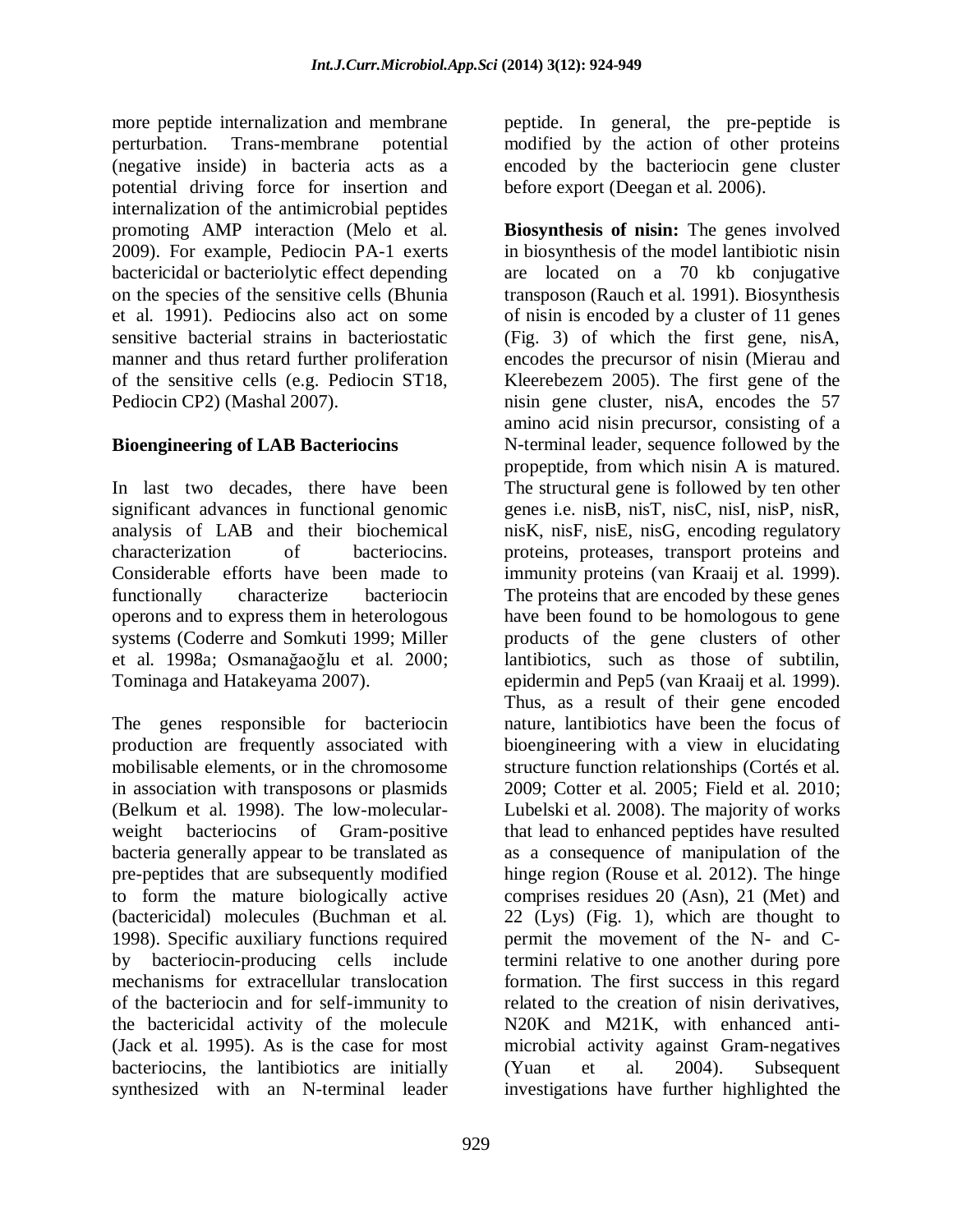benefits of manipulating the hinge and finally resulted in the identification of nisin derivatives, such as nisin N20P, M21V, K22T and K22S, which possess enhanced specific activity against Gram-positive pathogens (Field et al. 2008). Such activity has been highlighted with the enhanced specific activity of nisin M21V (or nisin V) in foodborne and clinical purpose (Field et al. 2010).

# **Biosynthesis of pediocin**

Characteristically, class IIa bacteriocins like other low-molecular-mass bacteriocins are first formed as ribosomally synthesized precursors or pre-peptides, which appear not to be biologically active and contain a Nterminal extension or leader sequence. Subsequent cleavage of the pre-peptide at a specific processing site removes the leader sequence from the antimicrobial molecule concomitantly with its export to the outside of the cell (Håvarstein et al. 1994). The leader peptide's removal during transmembrane translocation is accomplished by the same protein that is associated with the bacteriocin transport (Håvarstein et al. 1994; Nes et al. 1996).

The amino acid sequence of a number of class-IIa-bacteriocin leader peptides, which vary in length from 18 up to 27 residues. One important feature of the majority of these leaders is the presence of two glycine residues in the C-terminus at positions 32 and 31 relative to the processing site, though this is not distinctive of the class IIa. These leaders are believed to serve as signal peptides for the processing and the secretion of class IIa bacteriocins, independently of the GSP, by a dedicated transport system involving two distinct proteins: an ABCtype translocator and an accessory protein. The two conserved glycine residues may serve as a recognition signal for this secindependent transporter system (Ennahar et

al. 2000; Håvarstein et al. 1994; Klaenhammer 1993; Nes et al. 1996).

In the case of pediocin PA-1/AcH the four genes needed for bacteriocin production and secretion are located in one operon [35]. The four genes are 1) the structural bacteriocin gene, encoding a prebacteriocin; 2) the immunity gene, encoding an immunity protein that protects the bacteriocin producer from its own bacteriocin; 3) the gene encoding the ABC transporter for secretion; and 4) a gene encoding a complementary protein of unknown function (Ennahar et al. 2000). It has been shown that the four genes cluster of pediocin AcH/PA-1 contain common promoter and terminator sequences (Bukhtiyarova et al. 1994; Marugg et al. 1992; Motlagh et al. 1994). PedA encodes a 62 amino acids long pre-pediocin PA-1. Eighteen residue long leader sequences from N-terminal of pre-pediocin are removed during processing and export of pediocin through producer cell membrane. Mature pediocin carries 44 amino acid residues and two intra-molecular disulphide bridges at cys9-cys14 and cys24-cys44 positions (Henderson et al. 1992; Miller et al. 1998a; Neetoo et al. 2008). PedB immunity gene is located downstream to pedA and encodes a protein of 112 amino acid residues. PedC a 174 amino acid long amphiphilic protein involved along with pedD protein in facilitating/accelerating the trans-membrane export (Henderson et al. 1992). PedD gene specifies a polypeptide of 724 amino acid residues. Deletion analysis and site specific mutagenesis of pedD resulted in complete loss of pediocin production, showing its essentiality for secretion in *E. coli* (Marugg et al. 1992). Its sequence shows a very high homology to members of ATP dependent transport proteins and also to a group of eukaryotic proteins involved in multidrug resistance (Kumar et al. 2011; Marugg et al. 1992). Figure 4 shows the suggested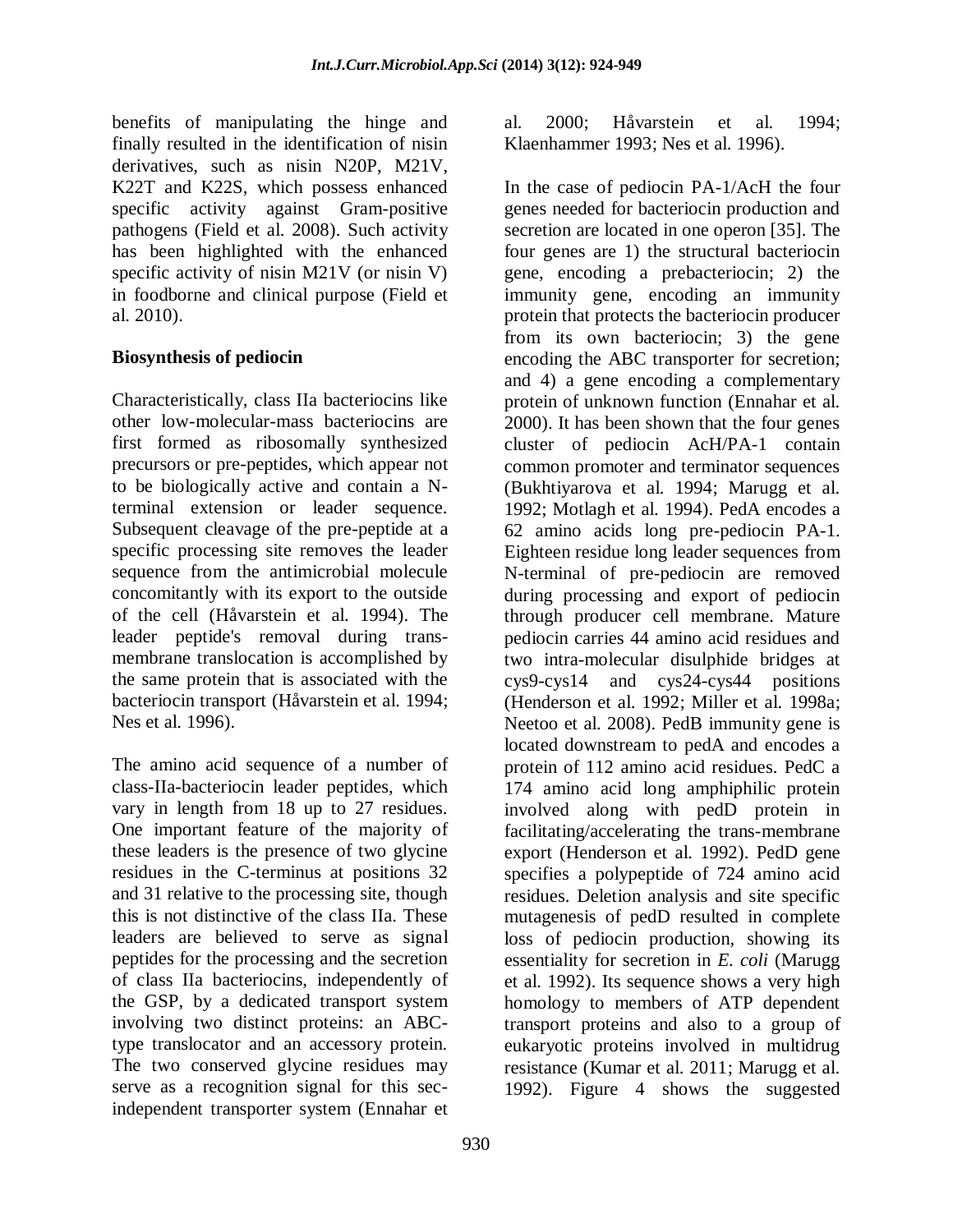machinery for production of class IIa bacteriocins (Ennahar et al. 2000).

## **Applications of Bacteriocins in Food**

Although several methods other than bacteriocins are employed for the preservation of food and beverages, an increasingly health conscious public may seek to avoid foods that have undergone extensive processing or which contain chemical preservatives. Bacterial fermentation of perishable raw materials has been used for centuries to preserve the nutritive value of food and beverages and to extend shelf-life. Among bacteriocins produced by many Gram-positive and Gram-negative species, those produced by LAB are of particular interest to the food industry, since these bacteria have generally been regarded as safe. The production of bacteriocins by LAB is advantageous for survival of the producing bacteria in a competitive ecological niche; therefore they could be exploited by the food industry as a tool to control undesirable bacteria in a food-grade and natural manner, which is likely to be more acceptable to consumers (Deegan et al. 2006; Parada et al. 2007).

Many lactic acid bacteria produce a high diversity of different bacteriocins and several have been patented for their applications in foods (Schöbitz et al. 2006). *Listeria monocytogenes* is a pathogenic bacterium that has been involved in several foodborne outbreaks worldwide and causes special concern with regard to food safety due to its psychrotropic and ubiquitous characteristics. The presence of this pathogen in fermented sausages and in vacuum-packaged meat products (Chung and Hancock 2000) is of particular interest for food safety, as these two groups of meat are frequently eaten without reheating (Vignolo et al. 1996). This pathogen has

shown to survive at pH as low as 3.6 in foods and in salt concentration of up to 10%, in the presence of surfactants, sanitizers and after several cycles of freezing and thawing (Martinez and de Martinis 2006), being a serious risk.

Several possible strategies for the application of bacteriocins in the preservation of foods may be considered: i) inoculation of the food with LAB as starter or protective cultures that produce the bacteriocin in the product (production *in situ*); ii) addition of the purified or semipurified bacteriocin as a food preservative, and iii) use of a product previously fermented with a bacteriocin-producing strain as an ingredient in food formulation (Jeevaratnam et al. 2005).

Bacteriocin production *in situ* by starter cultures has a good chance of finding applications in fermented foods. In nonfermented refrigerated products, such as minimally processed meats or prepackaged vegetable salads, only those strains producing sufficient and potent amounts of bacteriocin but no other metabolic compounds, at levels detrimental to the sensory quality product, can be applied. The direct addition of purified bacteriocins obviously provides a more controllable preservative tool in such products (Jeevaratnam et al. 2005).

The use of nisin in foods and foodborne is the most expected use of this bacteriocin. There is an enormous amount of information about its application to inhibit a variety of pathogenic and spoilage bacteria in many food products (Delves-Broughton et al. 1996). Nisin is suitable for use in a wide range of foods (liquid or solid), canned or packaged, chill or warm ambient storage. Based on target microorganisms, its usage falls into three broad categories: i) to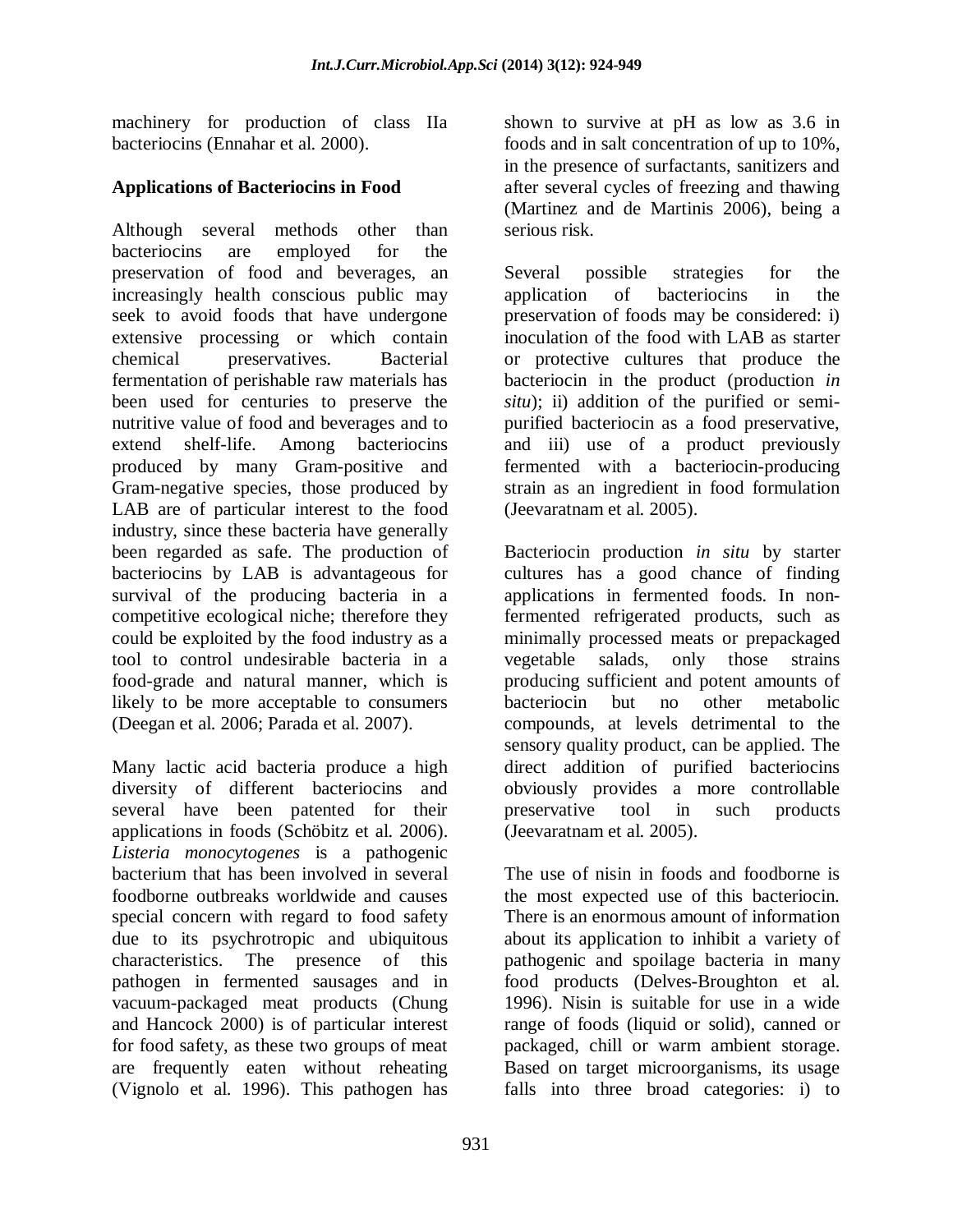prevent spoilage by Gram-positive endospore formers (especially in heat processed food), ii) to prevent spoilage by LAB and similar organisms like *Brocothrix thermosphacta*, and iii) to kill or inhibit Gram-positive pathogens such *Listeria monocytogenes*, and *Clostridium botulinum*. It was demonstrated that nisin is best added as an aqueous solution. Usually, it serves as the liquid portion of a product during its processing. It can also be added as a powder, but it is essential to ensure uniform dispersal throughout the food matrix in both ways. The best time to add nisin is at the last practical stage before heat processing (if this is a part of the manufacturing process). In the manufacture of processed cheese, for instance, nisin is usually added to the heated cheese at the same time as the melting salts. Nisin can also be used at high concentrations as a spray or dip for surface decontamination. The level of nisin addition depends on the type of food, severity of heat process, pH, storage conditions and the required self-life. Nisin is often used in acidic foods, but is effective in products across a wide range of pH values 3.5-8.0. It is used in variety of products including pasteurized, flavored and long-life milks, aged and processed cheeses, and canned vegetables and soups (Delves-Broughton et al. 1996; Jeevaratnam et al. 2005). Nisin has utilized to inhibit undesirable LAB in wine and beer (Daeschel et al. 1991; Jeevaratnam et al. 2005; Ogden et al. 1988). Nisin has also been used in conjunction with other preservative measures to enhance product safety or quality. In canned foods such vegetables, soups and puddings, nisin has been applied in conjunction with heat to successfully counter heat-resistant spores of flat-sour thermophilic bacteria (Chung and Hancock 2000; Smid and Gorris 1999).

In seafood industry, studies of nisin indicated that it delayed growth of *L. monocytogenes* in cold-smoked salmon

(Bakkal et al. 2012). There has also been encouraging research into nisin-coated packaging. The effect of nisin-coated plastic films on the survival of *L. monocytogenes* on vacuum-packed cold smoked salmon (Neetoo et al. 2008) showed that nisin-coated plastic films reduced the number of *L. monocytogenes* by 3.9 log CFU/cm<sup>2</sup> at 4<sup>o</sup>C and 10<sup>o</sup>C after 56 and 49 days of incubation, respectively. This study also showed that nisin-coated plastic films suppressed the growth of other aerobic and anaerobic spoilage microorganisms in a concentration-dependent manner. A combination of nisin and some lactates has been demonstrated to be more active against *L. monocytogenes* due to synergistic action (McEntire et al. 2003; Nykänen et al. 2000). A combinatory treatment of nisin and listeriophage was found to be effective in controlling *L. monocytogenes,* while it was not effective in model food systems which reflect the complexity of natural system (Dykes and Moorhead 2002).

Despite of few studies reported on the applications of pediocins, pedioci PA-1/AcH has been demonstrated to effectively reduce populations of listeria strains in ice cream mix, sausage mix, fresh and ground beef and whole milk (Motlagh et al. 1994). It has been found to be effective against many strains of sub-lethally stressed Grampositive and Gram-negative bacteria. Such injured bacteria can be present in foods that have an acid pH (below 6), water activity below 0.9, or have been given low heat treatment, subjected to hydrostatic pressure, or stored at low temperature, including longterm storage at refrigerated temperature. Incorporation of pediocins as preservatives in such foods can help in killing the normally sensitive and resistant but injured cells of spoilage and pathogenic bacteria and ensure longer product shelf-life and greater consumer safety (Jeevaratnam et al. 2005).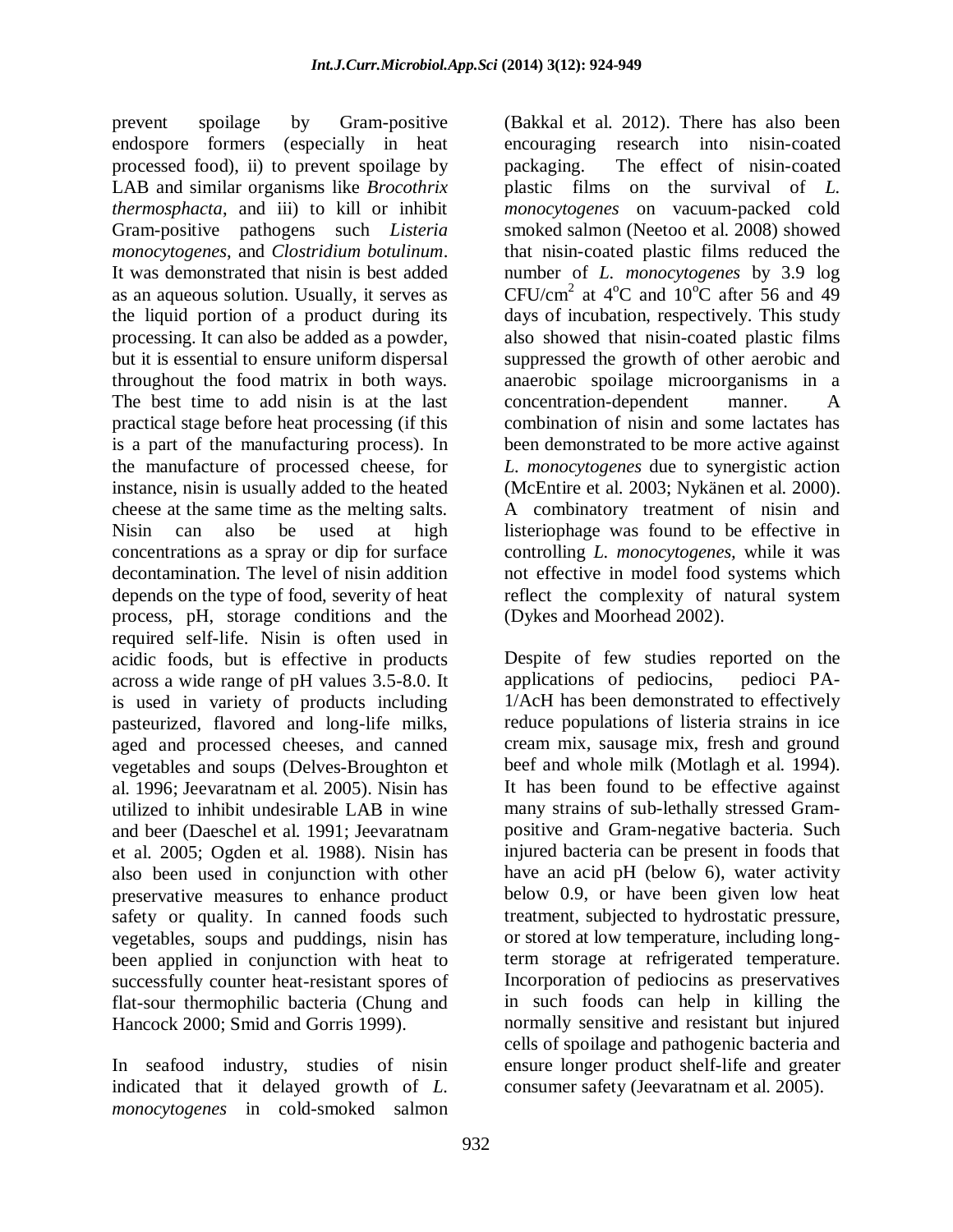Pediocin PA-1/AcH has a specific application to control *L. monocytogenes* in the production of certain fermented foods, especially in controlled fermentation where specific strains of starter cultures are used. Many refrigerated, vacuum-packaged processed food products from meat, dairy, fish and vegetable groups contain normally psychotropic Gram-positive bacteria strains such *Leuconostoc*, *Lactobacillus, Carnobacterium, Brochothrix* and *Clostridium*. By incorporating pediocin PA-1/AcH during the formulation of the raw product, spoilage problems in the final product could be reduced (Breukink et al. 1997; Ennahar et al. 1998; Yang and Ray 1994). Researchers in several countries have recognized its potential as a food preservative, especially for use in certain specific foods. Pediocins are also commercially available but are marketed as fermentates of lactic acid bacteria (LAB) having GRAS status (Gálvez et al. 2008).

## **Applications of Bacteriocins in Livestock Health**

The application of bacteriocins in livestock has been largely achieved by feeding bacteriocin-producing strains. Feeding purified bacteriocins to humans for control of diarrhea was reported in a few publications during the 1900"s (Papavassiliou 1961), but very little evidence exists in administering of bacteriocins alone to livestock. Because of lack of evidence, the use of bacteriocins in livestock is largely based on those studies that reported feeding or applying bacteriocin-producing bacteria (BPB) (Diez-Gonzalez 2007).

The application of BPB for improvements in productivity has not been limited to cattle, as several researchers have explored the use of probiotic strains capable of producing

bacteriocins to increase the growth rate of swine. In poultry, the use of BPB has been mainly targeted for the control salmonella (Rodriguez et al. 2003). The utilization of BPB as a pre-harvest food safety strategy is considered as one of the most viable interventions for reducing the gastrointestinal colonization of livestock by foodborne pathogens (Callaway et al. 2004; Gillor et al. 2004; Renter and Sargeant 2002). The BPB can easily be administered to animals by mixing dried or wet cultures with feed or drinking water, and depending on the ability of the particular probiotic strain to colonize the gastrointestinal tract they could be fed sporadically or continuously. The feeding of BPB can have a direct effect on reducing the existing populations of foodborne pathogens such as salmonella and *Escherichia coli*, and longterm colonization with BPB would prevent further re-introduction of the pathogenic bacteria (Diez-Gonzalez 2007).

Many different types of LAB bacteriocins have been studied and characterized, but the most widely known are: nisin, lacticin, enterocin, pediocin, and plantaricin. These have been extensively studied for their application in foods, but just a few of them have been used in livestock (Ray and Bhunia 2013). The well-known, most and likely use among of them is nisin. One of the most promising applications of nisin is on the control of *Listeria monocytogenes* in ready-to-eat meats (Ariyapitipun et al. 2000). Nisin has also successfully been used to control respiratory tract infection by *Staphylococcus aureus* in animal model (De Kwaadsteniet et al. 2008). One of the major disease in dairy cattle is 'bovine mastitis' (Ruegg 2003) induced by *Staphylococcus aureus* that is the one of the most pathogen agent implicated in clinical and subclinical mastitis infections (Kerro et al. 2002). Several bacteriocins including nisin have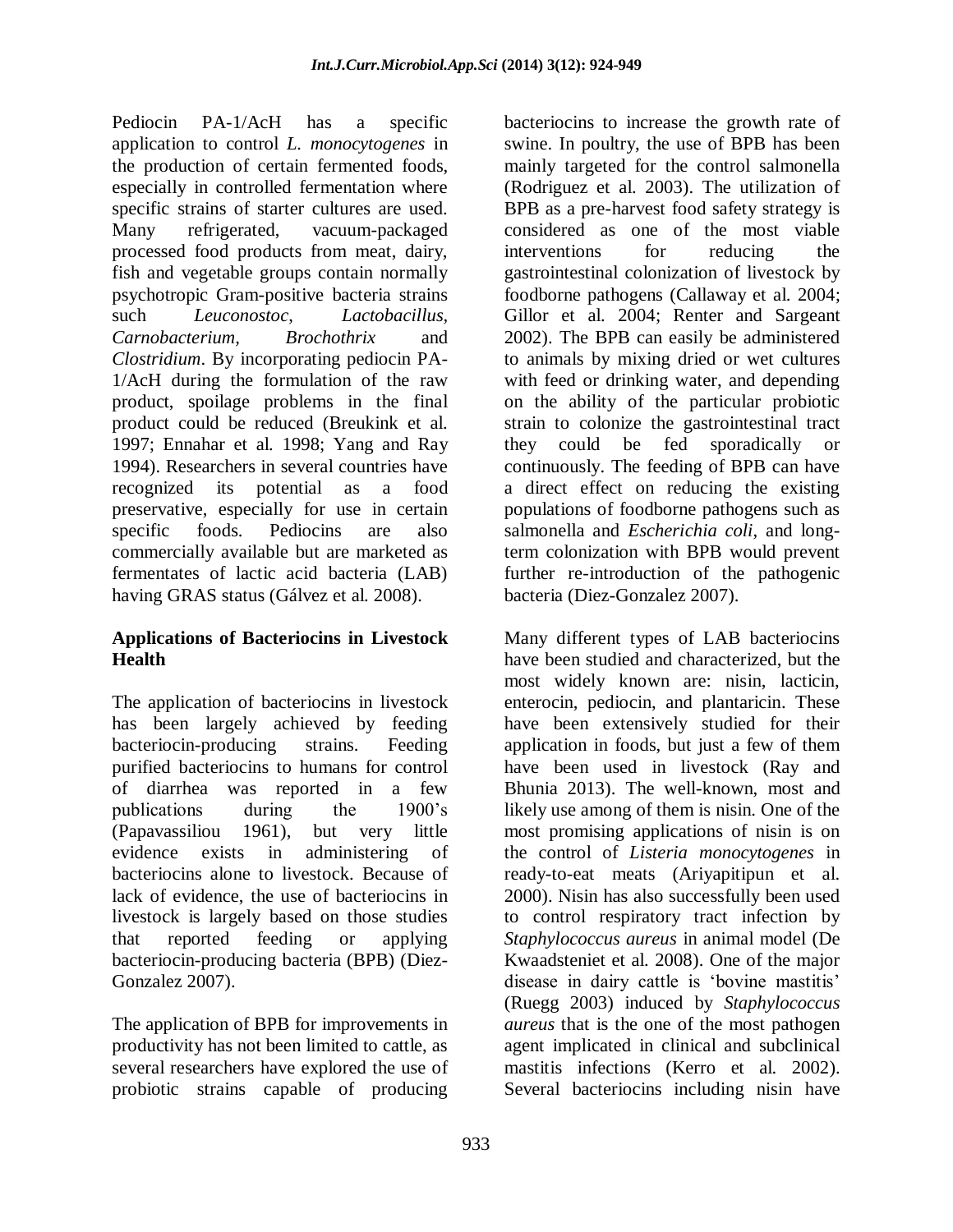been tested against the causative bacteria of bovine mastitis. The positive results have been reported for *in vivo* studies performed with intra-mammary formulations containing bacteriocins like germicidal preparation for cow"s teats (Sears et al. 1992; Wu et al. 2007). Therapeutic formulations containing nisin reduced considerably the viability of *S. aureus* and *E. coli* at 3.9 and 4.2 log cycles, respectively (Sears et al. 1992). Other studies using treatment with nisin Z have shown a significant increase in cure rates of infections caused by *S. agalactiae*, *S. aureus*, and other mastitis pathogens (90.1 %, 50 % and 65.2 %). Moreover, after 48 hours of treatment, no bacteriocin residue was detected in milk (Wu et al. 2007).

Nisin was able to decrease the methane production *in vitro* in ruminal fermentation. For instance, the reduction of methane emissions in sheep had been reported with the combinations of this bacteriocin with nitrate (Sar et al. 2005). Nisin has shown an inhibitory effect against common rumen anaerobes (Kišidayová et al. 2003; Mantovani and Russell 2001). *In vitro*, this bacteriocin affected ruminal fermentation in the similar way to monensin, the most common ionophore used as feed additive in cattle rations (Callaway et al. 1997). Moreover, the introduction of nisin into an artificial rumen system brought some changes in fermentation parameters, such as an increase in hemicellulose degradation and acetate and propionate production, which contributed to the improvement of microbial balance in this environment. (Jalc and Lauková 2001; Santoso et al. 2006; Zendo 2013).

### **Applications of Bacteriocins in Aquaculture**

Aquatic cultures are facing with the same

problems with animal farming. They are continuously exposed to a wide range of microorganisms, some of which are pathogenic (Reilly and Kaeferstein 1998). Many efforts were undertaken to prevent and control this dilemma: husbandry techniques and the use of vaccines (Corripio-Miyar and Mazorra de Quero) and antibiotics (Smith 2007). These methods can create several negative problems. They cannot prevent disease (husbandry techniques). Laborious, costly, and highly stressful to the animals (vaccines) and especially the selection for antibioticresistant bacteria and active residues of the drugs remain long after use (Lauková et al. 2003; Matyar 2007; Zhou and Wang 2012).

An alternative approach to disease prevention in aquaculture is the use of bacteriocin-producing bacteria, BPB (Lauková et al. 2003). It means use these bacteria as probiotic because in aquaculture, aquatic animal and microorganisms share the same ecosystem in the aquatic environment and it suggested that the interaction between the microbiota, including probiotics, and the host is not limited to the intestinal tract (Zhou and Wang 2012). Many works reported that the administration of BPB as probiotic exclude competitively pathogenic bacteria through the production of inhibitory compounds, improve water quality, enhance the immune response of host species, and enhance the nutrition of host species through the production of supplemental digestive enzymes (Taoka et al. 2006; Wang 2007). Most probiotics used in aquaculture belong to the lactic acid bacteria, of the genus *Bacillus*, to the photosynthetic bacteria or to the yeast, although other genera or species have also been mentioned. Many studies have reported promising results using a single beneficial bacterial strain as probiotic in the culture of many aquatic species (Zhou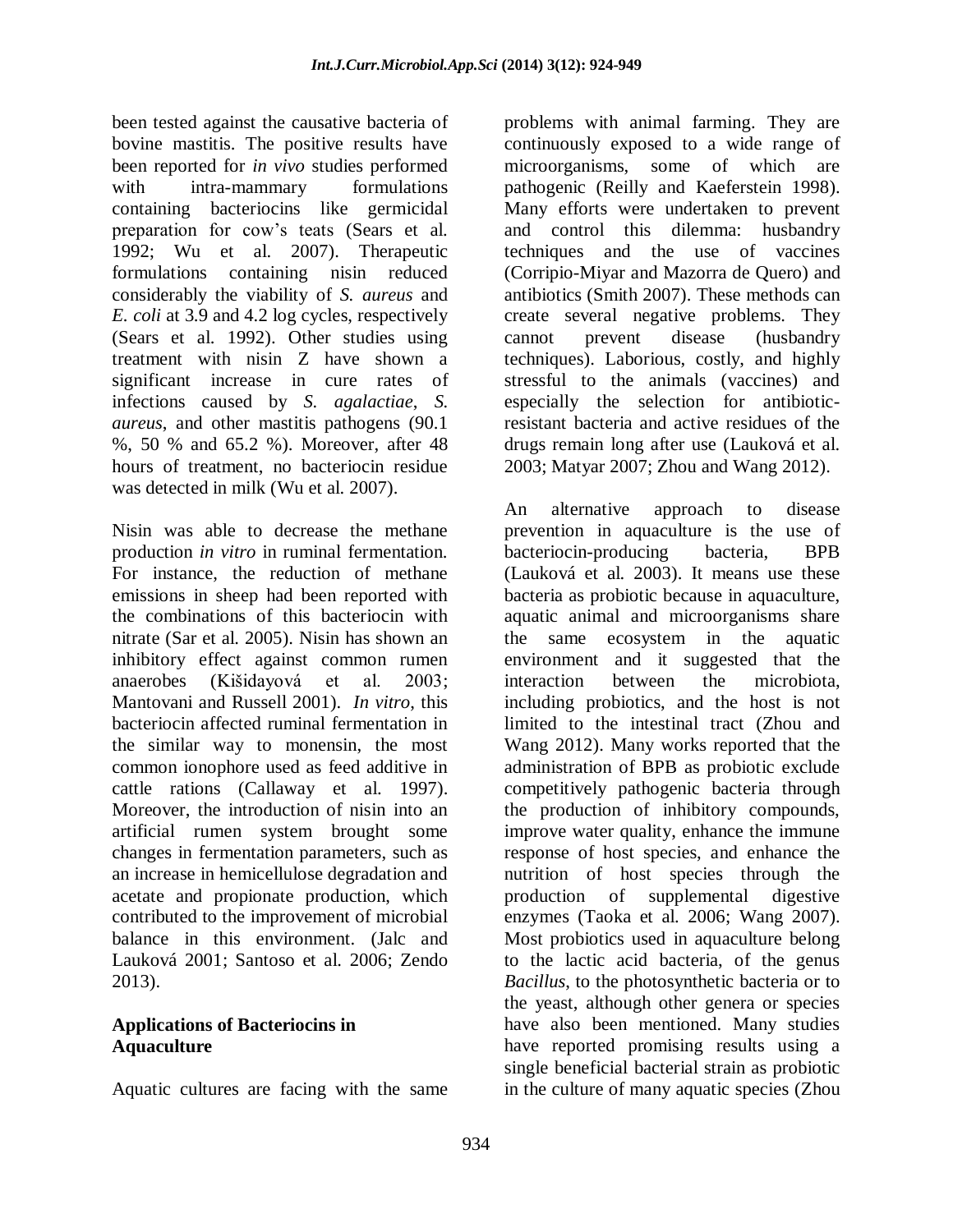and Wang 2012)but it is important to consider the possibility of using different species. The effect of probiotics, photosynthetic bacteria (*Rhodobacter sphaeroides*) and *Bacillus* sp. (*B. coagulans*), on growth performance and digestive enzyme activity of the shrimp, *Penaeus vannamei*, was investigated and the results showed that the effects were related with supplementation concentrations of probiotics and thus use of a 10g/kg (wet weight) supplement of probiotics in shrimp diet was recommended to stimulate productive performance (Wang 2007).

Some study showed that nutrient and water enrichment with commercial BPB, designated Alchem Poseidon™ (a mixture of *Bacillus subtilis*, *L. acidophilus*, *Clostridium butyricum*, and *Saccharomyces cerevisiae*) significantly improved lysozyme activity, lowered levels of mucosal proteins and also improved survival after bacterial immersion challenge with *Vibrio anguillarum* (Taoka et al. 2006). BPB has the potential to serve as an efficacious longterm solution, as the administered bacteria become established in the host and/or the aquatic environment.

Early attempts to use probiotic species in aquaculture usually employed BPB developed for terrestrial animals, which contained the facultative or obligate Grampositive anaerobes found in the GI tract, specifically of the genera *Bifidobacterium*, *Lactobacillus*, and *Streptococcus* (Callaway et al. 2004; Gatesoupe 2007; Gatesoupe 1999). Production of BPB specifically for the use in aquaculture is now a more popular approach, as these strains are more likely to establish in aquatic communities (Irianto and Austin 2002). Bacteriocin producing strains should be developed to be more effective for aquaculture than the regular probiotic strains in the future.

## **Applications of Bacteriocins in Medicine**

Bacteriocins have interest in medicine because they are made by non-pathogenic bacteria that normally colonize the human body. Loss of these harmless bacteria following antibiotic use may allow opportunistic pathogenic bacteria to invade the human body. As the narrow spectrum of bacteriocins produced by LAB represent an important limitation for the application of these bacteriocins as clinical drugs or as food preservatives (Acuña et al. 2012), some examples of bacteriocins and their pharmaceutical applications are (a) the use of microcins derived from enterobacteria to control Gram negative bacteria (Duquesne et al. 2007).

Similarly to pediocin-like bacteriocins, microcins belonging to class IIa such as microcin V are linear polypeptides, and the removal of the leader peptide is the unique posttranslational modification that they undergo before being secreted by the cells. In order to obtain a peptide with a broader antimicrobial spectrum, recent works fused by asymmetrical PCR the required portions of genes encoding enterocin CRL35 and microcin V, namely munA and cvaC.

The hybrid bacteriocin purified from *E. coli* extracts, named Ent35eMccV, showed inhibitory activity against enterohemorrhagic *E.coli*, *L. monocytogenes*, and other pathogenic Grampositive and Gram-negative bacteria (Acuña et al. 2012). In this field, several lantibiotics are used in pharmaceutical applications (van Kraaij et al. 1999). Some have been used in dental caries treatment (mutacin-producing strain) (Hillman et al. 2000; Hillman 2002) used to control vaginal microbiota with significantly reducing the adherence of the urogenital pathogen *Staphylococcus aureus*  (Zárate and Nader-Macias 2006). So far,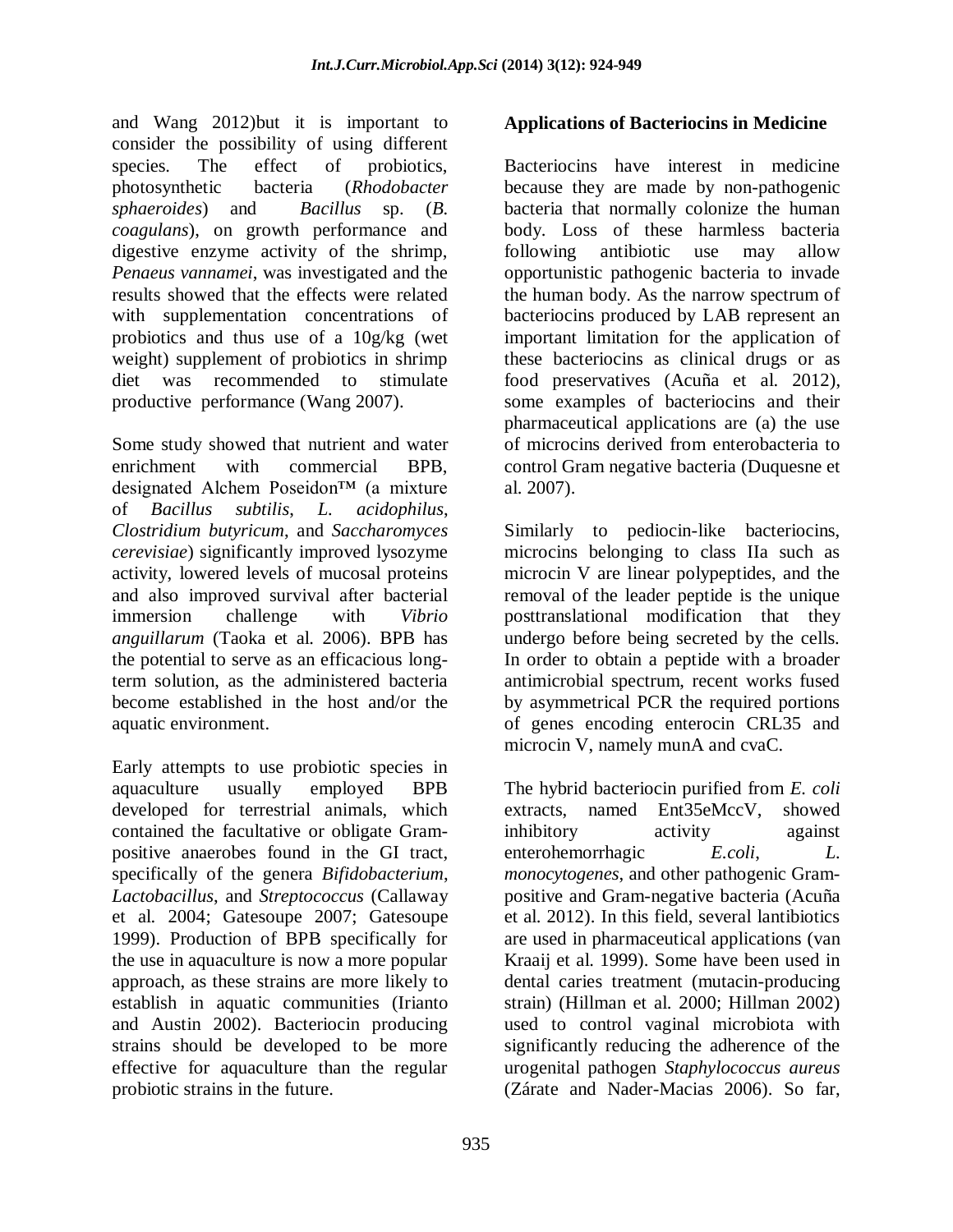nisin is the most promising in this medical field. The intravenous use of nisin has not been further developed since nisin shows a low stability at physiological pH. However, several protein-engineered derivatives of nisin Z have been generated in recent years that show improved stability and these or others may extend the medical application of nisin (Kuipers et al. 1991, (Severina et al. 1998).

Nisin was also applied in the treatment of respiratory tract infections. Some study reported the capacity of nisin to develop resistance in respiratory tract to prevent growth of resistant *Staphylococcus aureus* or *Streptococcus pneumonia* (De Kwaadsteniet et al. 2009). Also, recent work reported that Nisin F inhibits *Staphylococcus aureus* in the nasal cavities of immunosuppressed rats (De Kwaadsteniet et al. 2009). Many studies report the efficiency of nisin against several diseases responsible in digestive tract especially *Clostridium* species that can induce diarrhea: *C. botulinum*, *C. tyrobutyricum* and *C. difficile* (De Carvalho et al. 2007; Delves-Broughton et al. 1996; Irianto and Austin 2002) and gastric ulcers: *Helicobacter pylori (Delves-Broughton et al. 1996; Kim et al. 2003)*.

Recently, the study of the therapeutic properties of nisin F in mice infected by *S. aureus* Xen 36 appeared to be promising to control the disease (Brand 2013). The resistance of spontaneous mutants to bacteriocins have also been reported, that may be related to changes in membrane and cell wall, such as alterations in the electrical potential, fluidity, membrane lipid composition and load or cell wall thickness or even a combination of all factors. These changes may occur following cell exposure to low concentrations of bacteriocins or as part of an adaptive response to some other stress.

The resistance of *L. monocytogenes* to nisin is related to variation in fatty acid composition of cell membranes, reducing the concentration of phospholipids, hindering the formation of pores. The mechanism of resistance to subclass IIa bacteriocins appears to be linked to reduced expression of mannose permease of the phosphotransferase system (Vadyvaloo et al. 2002).

## **Commercial Production of Bacteriocins**

Several bacteriocin-producing bacteria have been patented, but to the end of 2005 none of them were at the commercialization stage (Brown et al. 1999; Shotts Jr and Wooley 2000), the only commercially produced bacteriocins are the group of nisin produced by *Lactoccocus lactis* (Jones et al. 2005) and pediocin PA-1 by *Pediococcus acidilactici* (Gálvez et al. 2008). Nisin is the most commercially important member of a large class of bacteriocins produced by bacteria that can kill or inhibit the growth of other bacteria.

This phase of the Nisin Market Study analyzes the characteristics of the current market for nisin and competing bacteriocins in four main sections highlighting: (1) the general market characteristics for antimicrobial preservatives; (2) current producers and sellers of commercial grade nisin; (3) current users of nisin and competing bacteriocins; and (4) implications for the market opportunities for nisin production in the U.S.

The global leader in the antimicrobial preservatives industry is Danisco A/S, a Danish company, with Royal DSM (Netherlands), and Kerry Bio-Sciences (Ireland) considered being their peer competitors in the bio-preservatives sector (Jones et al. 2005). Danisco"s Nisaplin™ is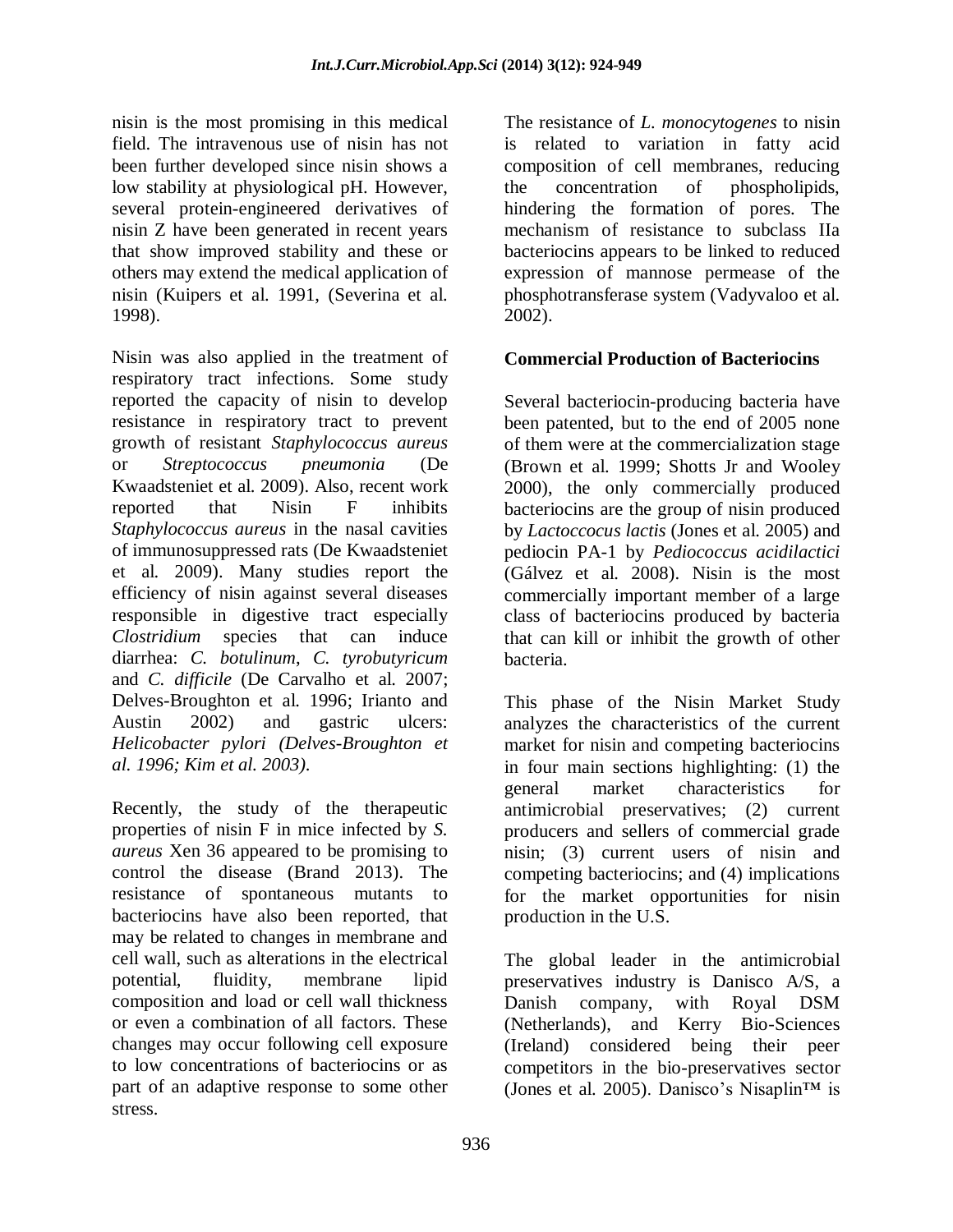generally considered to be the most commercially available form of nisin for food preservative uses. Danisco"s strategic focus for their nisin product line is the U.S. meat and deli food sector in order to take advantage of the FDA approval status of nisin as a natural ingredient. Other players in the global nisin market include Rhodia, S.A. (France) along with numerous producers and providers of various antimicrobial products based in China. Some of these Chinese sources are in joint ventures or alliances with European-based corporate entities.

Bacteriocin preservatives are part of the \$22 billion global food additives market that has grown at 2-3% per annum through 2007 to \$24 billion. The Genencor division of Danisco has manufacturing locations in the United States, Finland, Belgium, China, and Argentina [\(http://www.genencor.com\)](http://www.genencor.com/). More than half of Genencor's \$410 million yearly sales are outside the United States (Law 2005). Key competitors to Genencor have been identified as Diversa, Novo Nordisk, and DSM (Royal DSM NV) [\(www.hoovers.com](http://www.hoovers.com/) ). Several attempts have also been tried to express and secrete pediocin PA-1 in other *L. lactis* hosts, resulting in the enhanced production of pediocin PA-1 and to coproduce the lantibiotic nisin A and pediocin PA-1 and develop novel expression system for largescale production and purification of recombinant class IIa bacterions and its application to Piscicolin (Gibbs et al. 2004). More recently the bacteriocin sakacin A (SakA) and two SakA-derived expressed as chimeras in lactic acid bacteria (LAB) and the yeast *Pichia pastoris* and *Kluyveromyces lactis* (Jiménez et al. 2013).

# **Concluding remarks**

Lactic acid bacteria have been recognized as safe, and bacteriocins produced by these microorganisms have been a good model to use in food industries. Bacteriocins may further be a good solution to the problem of resurgence of resistant strains to antibiotics. It is now evident that the bacteriocin-like products of Gram-positive bacteria, especially those with a relatively broad antibacterial spectrum, will continue to be an active area of applied research.

The potential for either the discovery or genetic engineering of novel peptides with commercially desirable antibacterial activities offers an irresistible lure (Jack et al. 1995; Jones et al. 2005; Liu and Hansen 1990).

The utilization of bacteriocins or bacteriocin-producing bacteria in livestock is a field with enormous possibilities for both research and commercialization, but it has been very limited research in this area. As more countries develop antibioticlimiting policies, the need for alternative antimicrobial will probably be the main driving force to continuously identifying novel bacteriocins and testing existing ones.

Because of the relative specificity of bacteriocins as compared with antibiotics, it can be anticipated that the identification of broader spectrum bacteriocins will be an active research endeavor. Novel LAB bacteriocins and their bioengineering will be useful in applications, but more details of their actions mechanisms and biosynthetic mechanisms must be determined for further application in food and livestock health. On the other hand, other techniques such as screening must further be undertaken to discover novel bacteriocins. This could help in the control of undesirable bacteria and in designing more powerful and more selective antimicrobial peptides.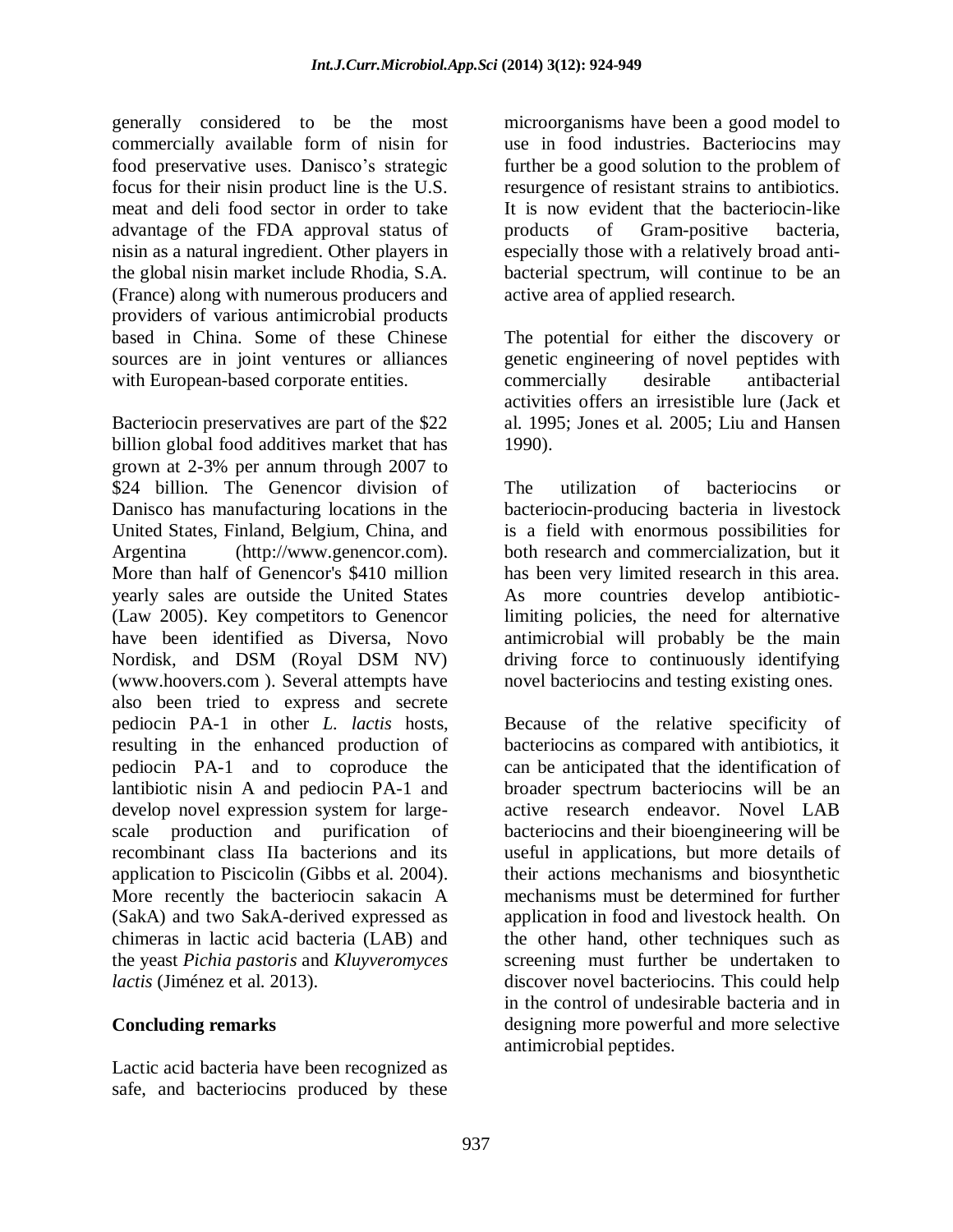|                           | Bacteriocins    | Bacteriocin Types /Class               | Size (kDa) | Examples             | References                 |
|---------------------------|-----------------|----------------------------------------|------------|----------------------|----------------------------|
|                           | Colicins        | Pore Formers                           | 20-80      | Colicins A, B        | (Cascales et al. 2007)     |
| Gram-negative<br>bacteria |                 | <b>Nucleases</b>                       |            | Colicins E2, E3      |                            |
|                           | Colicin-like    | <b>NA</b>                              | 20-80      | S-pyocins            | (Michel-Briand and         |
|                           |                 |                                        |            | Klebicins            | Baysse 2002)               |
|                           | Phage-tail like | <b>NA</b>                              | > 80       | R and F pyocins      |                            |
|                           |                 |                                        |            | Microcin C7          | (Gillor et al. 2004)       |
|                           | Microcins       | Post-translationally modified          | < 10       | Microcin B17         |                            |
|                           |                 | Unmodified                             |            | Colicin <sub>V</sub> | (Reeves 1965)              |
| Gram-positive bacteria    |                 | Type A-positivelycharged and linear    | < 5        | <b>Nisin</b>         |                            |
|                           | Class I         | Type B-uncharged or negatively charged |            | Mersacidin           | (Heng et al. 2007)         |
|                           |                 | globular                               |            | Lacticin 3147        |                            |
|                           |                 | Type C-synergistic                     |            |                      |                            |
|                           | Class II        | Class IIa-antilisterial                | < 10       | Pediocin PA1         | (Zacharof and Lovitt 2012) |
|                           |                 | Class IIb-synergisti                   |            | Carnobacteriocin B2  |                            |
|                           | Class III       | Type IIIa-Bacteriolytic enzymes        | >10        | Lysostaphin          | (Field et al. 2007)        |
|                           |                 | Type IIIb-Nonlytic peptides            |            | Helveticin           |                            |
|                           | Class IV        | Cyclic peptides                        | < 10       | Enterocin AS-48      | (Maqueda et al. 2004)      |
| Archea                    | Halocins        | Microhalocins                          | < 10       | Halocin A4, C8, G1   | (Shand and Leyva 2007)     |
|                           |                 | Protein halocins                       | >10        | Halocin H1, H4       | (O'Connor and Shand        |
|                           |                 |                                        |            |                      | 2002)                      |
|                           | Sulfolobicin    | <b>NA</b>                              | ~20        | Sulfolobicin         | (Ellen et al. 2011)        |
|                           |                 |                                        |            |                      | (Sun et al. 2005)          |

#### **Table.1** Bacteriocins of bacteria and archea (Bakkal et al. 2012)

**Figure.1** Structure of nisin (hu.wikipedia.org)



 $ABU = A$ mino butyric DHA = Dehydroalanine ALA-S-ALA= Lanthionine DHB = Dehydrobutyrine (β-Methyldehydroalanine) ABU-S-ALA = β-Methyl lanthionine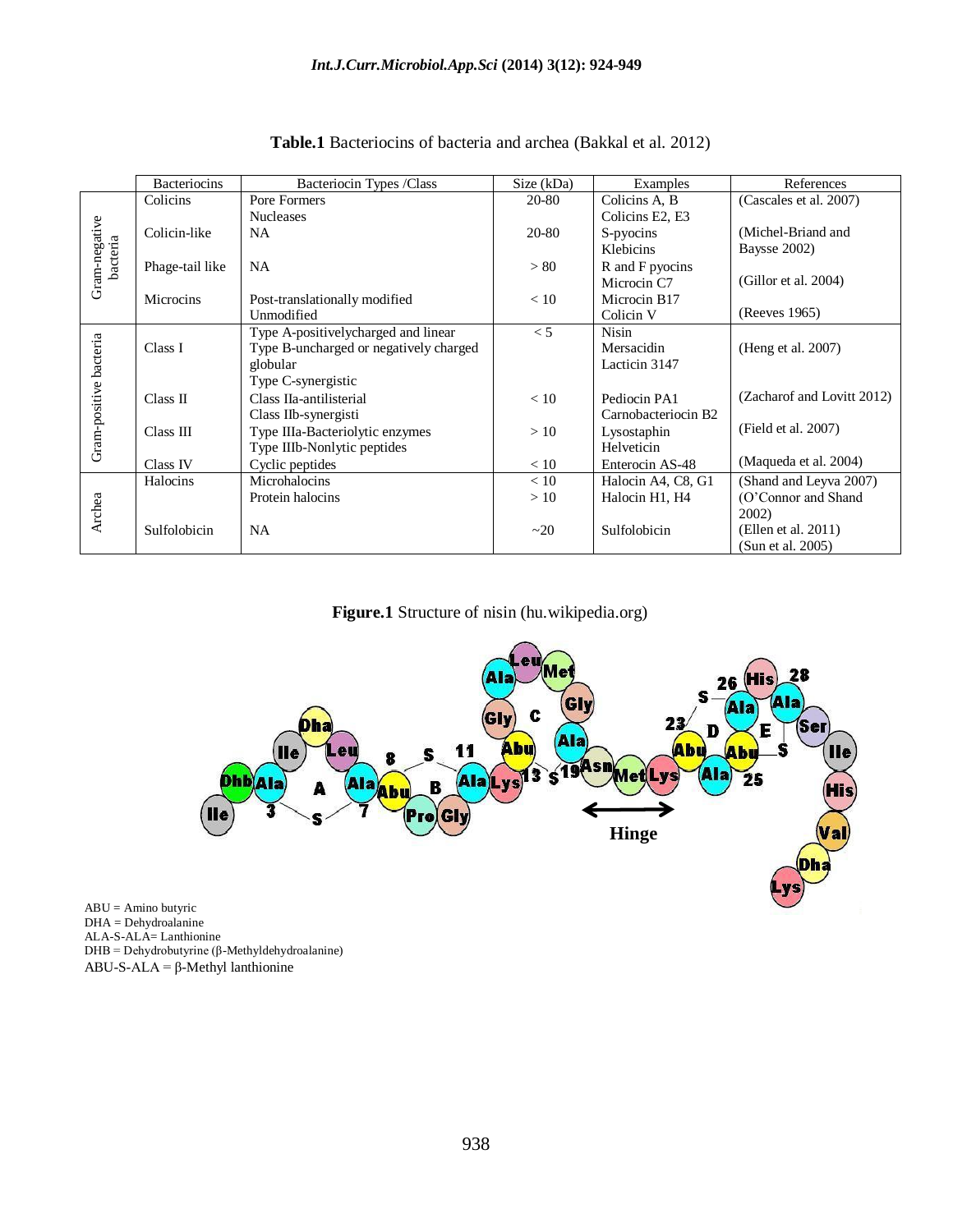

**Figure 3**. Model for the biosynthesis of nisin. The nisin precursor is modified by the putative enzymes NisB and NisC and translocated across the membrane by the exporter NisT. The precursor is extracellularly processed by NisP, resulting in the release of mature nisin. NisK senses the presence of nisin in the medium and autophosphorylates. The phosphate-group is transferred to NisR, which activates transcription of the genes nisABTCIP and nisFEG. NisI, F, E, and G protect the cell from the bacteriocidal activity of nisin. P: promoter region, P\*: nisin-regulated promoters ( Van et al.2009).



**Figure.2** Structure of Pediocin PA-1 (Desriac et al. 2010)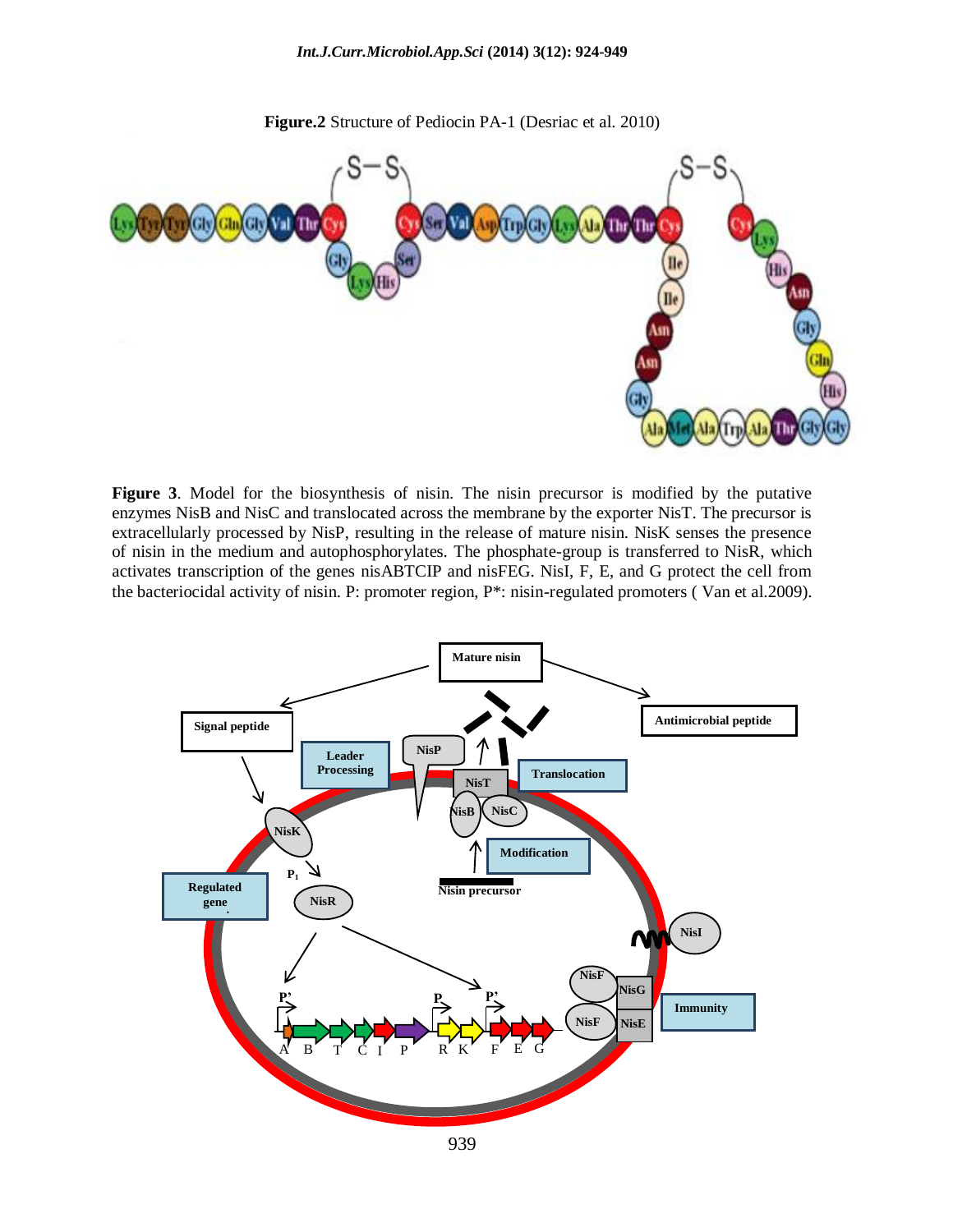**Figure.4** Schematic overview of the suggested machinery for production of class IIa bacteriocins: three-component regulatory system, synthesis, processing, excretion and immunity. Ennahar et al. 2000



Future approaches should consider the application of bacteriocins in combination with treatments enhancing their effectiveness in foods and livestock health together. The evaluation of antibacterial efficiency of the two bacteriocins from LAB, nisin and pediocin PA-1/AcH has revealed that they were more effective antibacterial in combination than they were used alone [160]. The use of more than one LAB bacteriocin as a combination biopreservatives or antimicrobial could be advantageous over a single bacteriocin especially in medical applications.

#### **References**

- Diez-Gonzalez, F. 2007. Applications of bacteriocins in livestock. Current Issues Intestinal Microbiology 8: 15–24.
- Mantovani, H.C., Cruz, A.M.O. and Paiva, A.D. 2011. Bacteriocin activity and resistance in livestock pathogens. Méndez-Vilas (Ed.) FORMATEX, 853- 863
- Fuller, R. 1999. Probiotics for farm animals. In: Tannock, G. W. (ed), Probiotics: a critical review, 15-22.
- Sahl, H.G. and Bierbaum, G. 2008. Multiple activities in natural antimicrobials. Microbe 3: 467–473.
- Patra, A.K. 2011. Enteric methane mitigation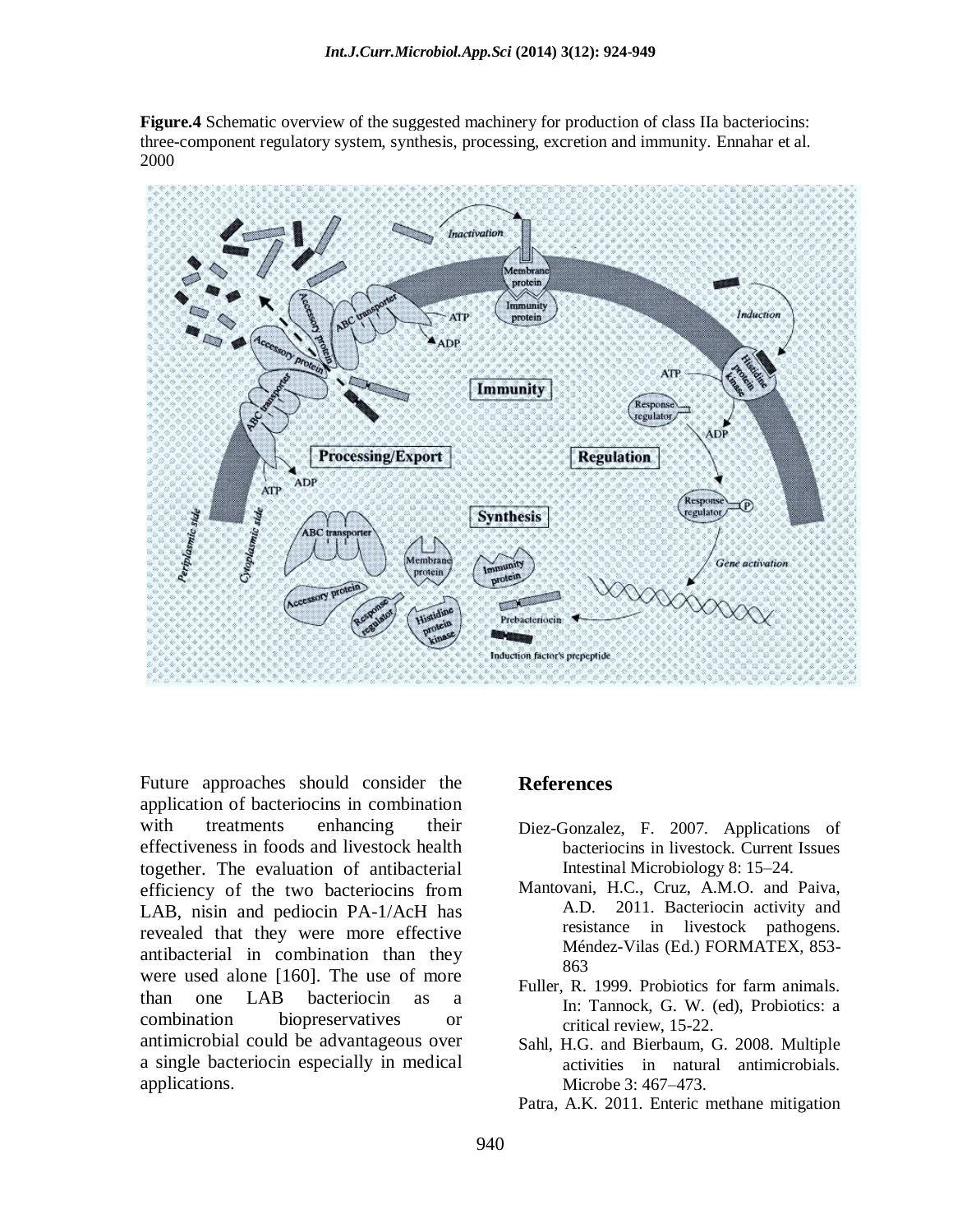technologies for ruminant livestock: a synthesis of current research and future directions. Environ Monit Assess 184: 1929–1952.

- Mellon, M., Benbrook, C. and Benbrook, K.L. 2001. Hogging it: estimates of antimicrobial abuse in livestock. Union of Concerned Scientists. <http://www.ucsusa.org/index.html> .Accessed Oct. 2002.
- Bedford, M. 2000. Removal of antibiotic growth promoters from poultry diets: implications and strategies to minimize subsequent problems. World"s Poultry Science Journal 56: 347–365.
- Wierup, M. 2000. The control of microbial diseases in animals: alternatives to the use of antibiotics. Antimicrobial Agents 14: 315–319.
- Doyle, M.E. 2001. Alternatives to antibiotic use for growth promotion in animal husbandry. FRI briefings, 1-17.
- Cleveland, J., Montville, T.J., Nes, I.F., Chikindas, M.L. 2001. Bacteriocins: Safe, natural antimicrobials for food preservation. International Journal of Food Microbiology 71: 1–20.
- Kumar, B., Praveen, P., Kaur, B. and Garg, N. 2011. Cloning and expression of bacteriocins of Pediococcus spp. A review. Arch Clin Microbiol 2, 1-18.
- Zendo, T. 2013. Screening and characterization of Novel Bacteriocins from Lactic Acid Bacteria. Bioscience and Biotechnology Biochemistry 77: 893-899.
- Papagianni, M. and Anastasiadou, S. (2009) Pediocins: The bacteriocins of Pediococci. Sources, production, properties and applications. Microbial Cell Fact 8, 1-16.
- Joerger, RD. (2003) Alternatives to Antibiotics, Bacteriocins, Antimicrobial Peptides and Bacteriophages. Poultry Sci 82, 640–647.
- Riley, MA. (2009) Bacteriocins, Biology, Ecology, and Evolution. Encyclopedia of Microbiology. Moselio Schaechter (ed), 32-44.
- Papavassiliou, J. (1961) Biological characteristics of colicine X. Nature

190, 110.

- El-Khatib, T. and El-Rahman, H.A. (1987) A research note – Effect of garlic and Lactobacillus plantarum on growth of Salmonella typhimurium in Egyptian sausage and beef burger. J Food Prot 50, 310-314.
- Gupta, S. and Savaliya, C.V. (2012) Application of biotechnology to improve livestock products. Vet World 5, 634-638.
- Mohanasirivasan, V., Suganthi, V., Selvarajan, E. and Subathradevi, C. (2012) Lantibiotic Nisin: natural preservative from Lactococcus lactis. IRJP 3, 13-19.
- Gillor, O. (2007) Bacteriocins' role in bacterial communication. In: Riley MA, Chavan M, eds. Bacteriocins: ecology and evolution. Springer, 135–146.
- Gobbetti, M., De Angelis, M., Di Cagno, R., Minervini, F. and Limitone, A. (2007) Cell–cell communication in food related bacteria. Int J Food Microbiol 120, 34– 45.
- Wang, W.L., Liu, J., Huo, Y.B. and Ling, J.Q. (2013) Bacteriocin immunity proteins play a role in quorum-sensing system regulated antimicrobial sensitivity of Streptococcus mutans UA159. Arch Oral Biol 58, 384-390.
- Heng, N.C.K., Wescombe, P.A., Burton, J.P., Jack, R.W. and Tagg, J.R. (2007) The Diversity of Bacteriocins in Grampositive bacteria, in Bacteriocins: Ecology and Evolution, Riley MA, Chavan MA. (Eds.), pp 45-92.
- Reeves, P. (1965) The bacteriocins. Bacteriol Rev 29, 24-45.
- Delves-Broughton, J., Blackburn, P., Evans, R.J., Hugenholtz, J. (1996) Applications of the bacteriocin nisin. Antonie van Leeuwenhoek 69, 193-202.
- FDA (US Food and Drug Administration). (1988) Nisin preparation: affirmation of GRAS status as a direct human food ingredient. Federal Register 53, 11247- 11251.
- FDA (US Food and Drug Administration). Department of Health and Human Services. Agency Response Letter GRAS Notice nº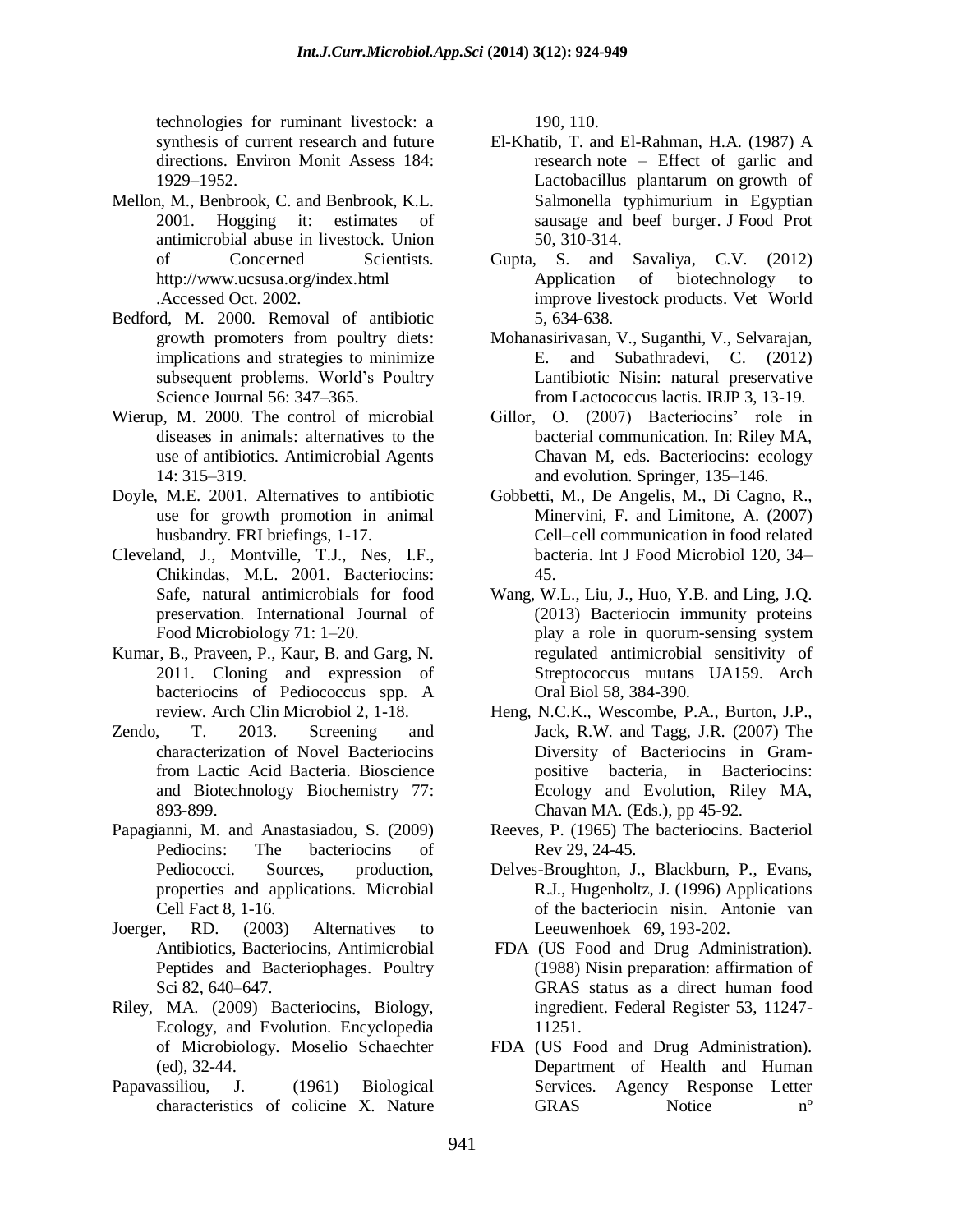GRN000065.2001.Available at: [http://www.accessdata.fda.gov/scripts/f](http://www.accessdata.fda.gov/scripts/fcn/gras_notices/grn0065.pdf) [cn/gras\\_notices/grn0065.pdf.](http://www.accessdata.fda.gov/scripts/fcn/gras_notices/grn0065.pdf) 2011.

- Takala, T.M. (2005) Nisin Immunity and Food-Grade Transformation in Lactic Acid Bacteria. Academic Dissertation in Microbiology, 1-46.
- Liu, W. and Hansen, N. (1990) Some chemical and physical properties of nisin, a small-protein antibiotic produced by Lactococcus lactis. Appl Environ Microbiol 56, 2551-2558.
- Davies, E.A., Bevis, H.E., Potter, R., Harris, J., Williams, G.C. and Delves-Broughton, J. (1998) The effect of pH on the stability of nisin solution during autoclaving. Lett Appl Microbiol 27, 186-187.
- Nolan, E.M. and Walsh, C.T. (2009) How nature morphs peptide scaffolds into antibiotics. Chem BioChem 10, 34-53.
- Papagianni, M. (2003) Ribosomally synthesized peptides with antimicrobial properties: biosynthesis, structure, function, and applications. Biotechnol Adv 21, 465-499.
- Zacharof, M.P. and Lovitt, R.W. (2012) Bacteriocin produced by Lactic Acid Bacteria. APCBEE Procedia 00, 1-6.
- Drider, D., Fimland, G., Hechard, Y., McMullen, L.M. and Prevost, H. (2006) The continuing story of class IIa bacteriocins. Microbiol Mol Biol Rev 70, 564-582.
- Chen, Y., Ludescher, R.D. and Montville, T.J. (1997)n Electrostatic interactions but not the YGNGV consensus motif, govern the binding of pediocin PA-1 and its fragments to phospholipids vesicles. Appl Environ Microbiol 63, 4770-4777.
- Miller, K.W., Schamber, R., Osmanagaoglou, O. and Ray, B. (1998) Isolation and characterization of pediocin AcH chimeric protein mutants with altered bactericidal activity. Appl Environ Microbiol 64, 1997-2005.
- Kazazic, M., Nissen-Meyer, J. and Fimland, G. (2002) Mutational analysis of the role of charged residues in target-cell binding, potency and specificity of the

pediocin-like bacteriocin sakacin P. Microbiology 148, 2019-2027.

- Uteng, M., Hauge, H.H., Markwick, P.R., Fimland, G., Mantzilas, D., Nissen-Meyer, J. and Muhle-Goll, C. (2003) Three-dimensional structure in lipid micelles of the pediocin-like antimicrobial peptide sakacin P and a sakacin P variant that is structurally stabilized by an inserted C-terminal disulphide bridge. Biochemistry 42, 11417-11426.
- Fimland, G., Blingsmo, O.R., Sletten, K., Jung, G., Nes, I.F. and Nissen-Meyer, J. (1996) New biologically active hybrid bacteriocins constructed by combining regions from various pediocin-like bacteriocins: the C-terminal region is important for determining specificity. Appl Environ Microbiol 62, 3313-3318.
- Fimland, G., Jack, R., Jung, G., Jung, G., Nes, I.F. and Nissen-Meyer, J. (1998) The bactericidal activity of pediocin PA-1 is specifically inhibited by a 15-mer fragment that spans the bacteriocin from the center toward the C terminus. Appl Environ Microbiol 64, 5057-5060.
- Abee, T. (1995) Pore-forming bacteriocins of Gram-positive bacteria and selfprotection mechanisms of producer organisms. FEMS Microbiol Lett 129,  $1-10.$
- Martinez, R.C.R. and De Martinis, E.C.P. (2006) Effect of Leuconosoc mesenteroides11 bacteriocin in the multiplication control of Listeria monocytogenes. Ciênc Tecnol Aliment 26, 52-55.
- Deegan, L.H., Cotter, P.D., Hill, C. and Ross, P. (2006) Bacteriocins: Biological tools for bio-preservation and shelf-life extension. Int Dairy J 16, 1058-1071.
- Van Kraaij, C., de Vos, W.M., Siezen, R.J. and Kuipers, O.P. (1999) Lantibiotics: biosynthesis, mode of action and applications. Nat Prod Rep 16, 575– 587.
- Pag, U. and Sahl, H.G. (2002) Multiple activities in lantibiotics - models for the design of novel antibiotics? Curr Pharmaceut Design 8, 815–833.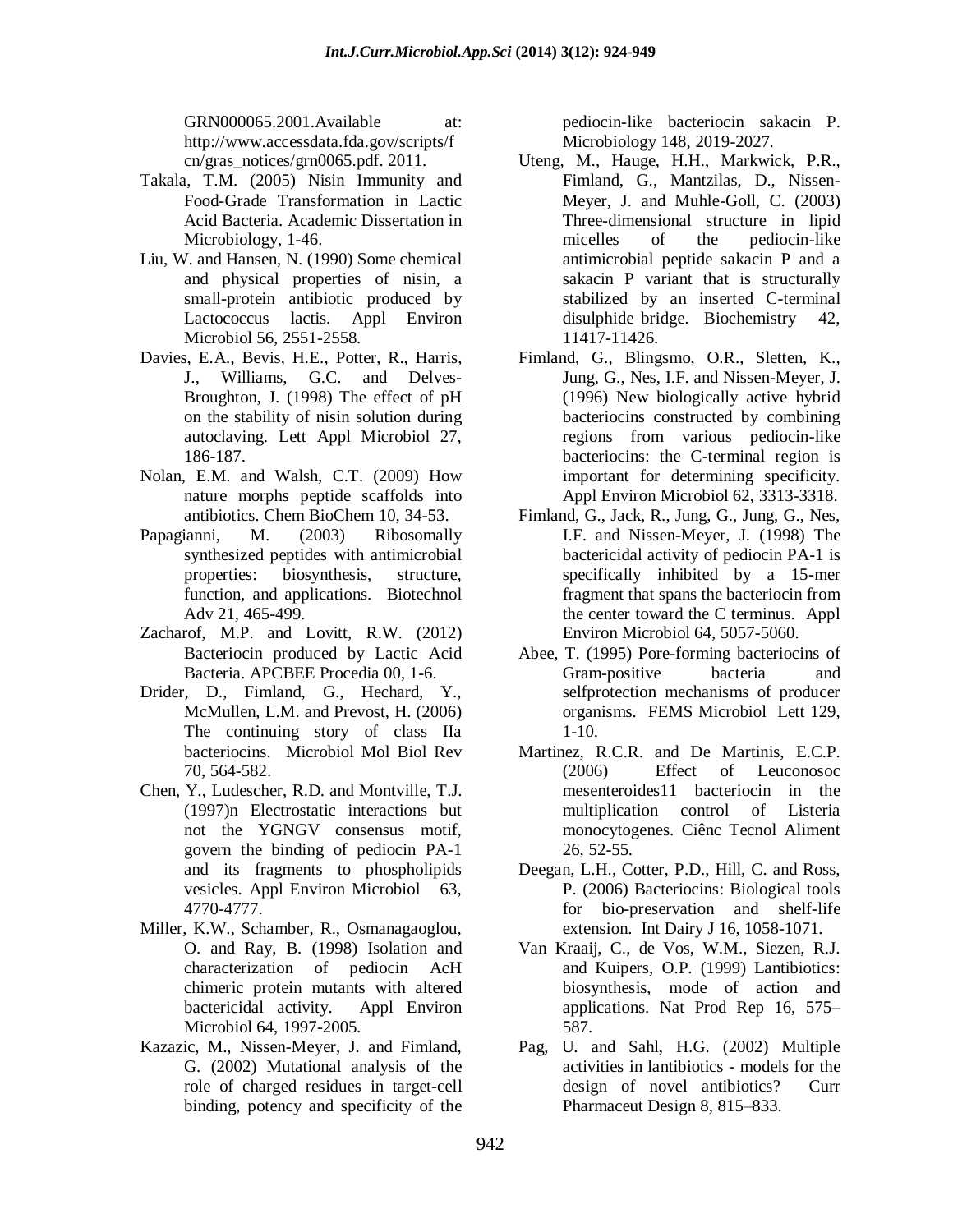- Hsu, S.T., Breukink, E., de Kruijff, B., Kaptein, R., Bonvin, A.M. and van Nuland, N.A. (2002) Mapping the targeted membrane pore formation mechanism by solution NMR: the nisin Z and Lipid II interaction in SDS micelles. Biochemistry 41, 7670-7676.
- Breukink, E., van Kraaij, C., Demel, A., Siezen, R.J., Kuipers, O.P. and De Kruijff, B. (1997) The C-terminal region of nisin is responsible for the initial interaction of nisin with the target membrane. Biochemistry 36, 6968- 6976.
- Brötz, H., Bierbaum, G., Leopold, K., Reynolds, P.E. and Sahl, H.G. (1998) The lantibiotic mersacidin inhibits peptidoglycan synthesis by targeting lipid II. Antimicrobial Agents Chemotherapy 42, 154-160.
- Wiedemann, I., Breukink, E., van Kraaij, C., Kuipers, O.P., Bierbaum, G., de Kruijff, B. and Sahl, H.G. (2001) Specific binding of nisin to the peptidoglycan precursor lipid II combines pore formation and inhibition of cell wall biosynthesis for potent antibiotic activity. J Biol Chem 276, 1772–1779.
- Breukink, E., Wiedemann, I., van Kraaij, C., Kuipers, O.P., Sahl, H.G. and De Kruijff, B. (1999) Use of the cell wall precursor lipid II by a pore-forming peptide antibiotic. Science 286, 2361– 2364.
- Hasper, H.E., de Kruijff, B. and Breukink, E. (2004) Assembly and stability of nisin-Lipid II pores. Biochemistry 43, 11567- 11575.
- Héchard, Y. and Sahl, H.G. (2002) Mode of action of modified and unmodified bacteriocins from Gram-positive bacteria. Biochimie 84, 545-557.
- Gut, I.M., Prouty, A.M., Ballard, J.D., van der Donk, W.A. and Blanke, S.R. (2008) Inhibition of Bacillus anthracis spore outgrowth by nisin. Antimicrob Agents Chemo 52, 4281-4288.
- Ray, B. (1995) Pediococcus in Fermented Foods. In Food Biotechnology: Microorganisms Edited by Hui YH and Khachatourians G. Wiley-VCH, pp 745-

795.

- Chikindas, M.L., Garcia–Garcera, M.J., Driessen, A.J.M., Ledeboer, A.M. and Nissen–Meyer, J. (1993) Pediocin PA– 1, a bacteriocin from Pediococcus acidilactici PAC1.0, forms hydrophilic pores in the cytoplasmic membrane of target cells. Appl Environ Microbiol 59, 3577–3584.
- Manuel, N., Rafael, M., Miguel, A. and Castanho, R.B. (2009) Antimicrobial peptides: linking partition, activity and high membrane–bound concentrations. Nature Rev Microbiol 7, 245–250.
- Bhunia, A.K., Johnson, M.C., Ray, B. and Kalchayanand, N. (1991) Mode of action of pediocin AcH from Pediococcus acidilactici H on sensitive bacterial strains. J Appl Bacteriol 70, 25–33.
- Mashal. (2007) Biopermeabilization and antimicrobial applications of purified pediocin CP2 produced from P. acidilactici MTCC 5101. A project report, Department of Biotechnology, Punjabi University, Patiala, Punjab.
- Miller, K.W., Schamber, R., Chen, Y. and Ray, B. (1998) Production of active chimeric pediocin AcH in Escherichia coli in the absence of processing and secretion genes from the Pediococcus Pap operon. Appl Environ Microbiol 64, 14–20.
- Coderre, P.E. and Somkuti, G.A. (1999) Cloning and expression of the pediocin operon in Streptococcus thermophiles and other lactic fermentation bacteria. Curr Microbiol 39, 295–301.
- Osmanagaoglu, O., Beyatli, Y. and Gündüz, U. (2000) Cloning and expression of a plasmid–linked pediocin determinant trait of Pediococcus acidilactici F. J Basic Microbiol 40, 41–49.
- Tominaga, T. and Hatakeyama, Y. (2007) Development of innovative pediocin PA–1 by DNA shuffling among class IIa bacteriocins. Appl Environ Microbiol 73, 5292–5299.
- Belkum, M.J., Hayema, B.J., Geis, A., Kok, J. and Venema, G. (1998) Cloning of two bacteriocin genes from a lactococcal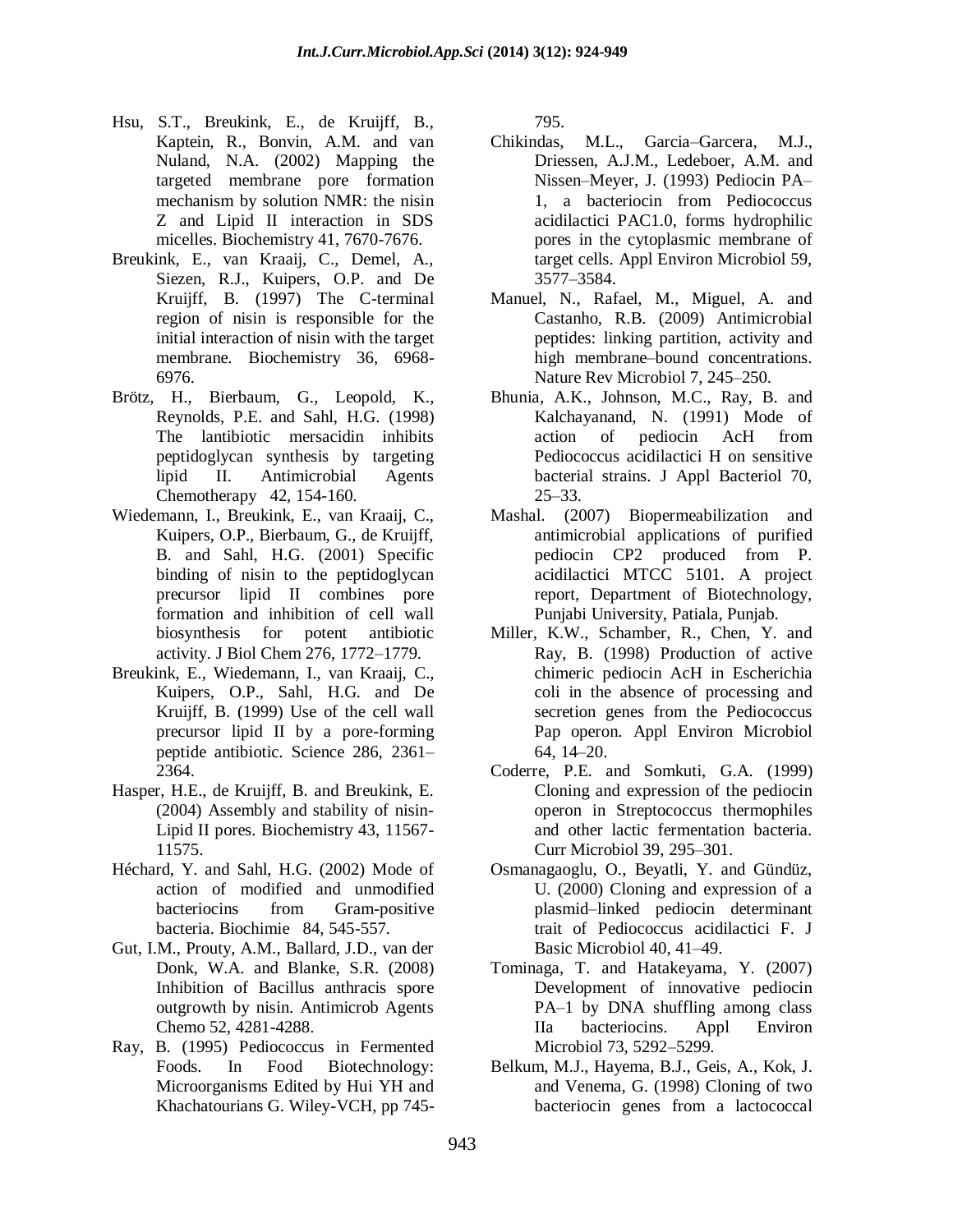bacteriocin plasmid. Appl Environ Microbiol 55, 1187-1191.

- Buchman, G., Banerjee, S. and Hansen, J. (1998) Structure, expression and evolution of gene encoding the precursor of nisin, a small protein antibiotic. J Biol Chem 263, 16260- 16266.
- Jack, R.W., Tagg, J.R. and Ray, B. (1995) Bacteriocins of Gram-positive bacteria. Microbiol Rev 59, 171-200.
- Rauch, P.J.G., Beerthuyzen, M.M. and De Vos, W.M. (1991) In Nisin and Novel Lantibiotics, eds. Sahl H.G and Jung G.ESCOM, Leiden, pp 243.
- Mierau, I. and Kleerebezem, M. (2005) 10 years of the nisin-controlled gene expression system (NICE) in Lactococcus lactis. Appl Microbiol Biotechnol. 68(6), 705-717.
- Cotter, P.D., Hill, C. and Ross, R.P. (2005) Bacteriocins: developing innate immunity for food. Nat Rev Microbiol 3, 777–788.
- Lubelski, J., Rink, R., Khusainov, R., Moll, G.N. and Kuipers, O.P. (2008) Biosynthesis, immunity, regulation, mode of action and engineering of the model lantibiotic nisin. Cell Mol Life Sci 65, 455–476.
- Cortés, J., Appleyard, A.N. and Dawson, M.J. (2009) Whole-cell generation of lantibiotic variants. Methods Enzymol 458( 22), 559–574.
- Field, D., Hill, C., Cotter, P.D. and Ross, R.P. (2010b) The dawning of a "Golden era" in lantibiotic bioengineering. Mol. Microbiol 78, 1077–1087.
- Rouse, S., Des, F., Daly, K.M., O"Connor, P.M., Cotter, P.D., Hill, C. and Ross, R.P. (2012) Bioengineered nisin derivatives with enhanced activity in complex matrices. Microbial Biotechnol 5, 501–508.
- Yuan, J., Zhang, Z.Z., Chen, X.Z., Yang, W. and Huan, L.D. (2004) Site-directed mutagenesis of the hinge region of nisin Z and properties of nisin Z mutants. Appl Microbiol Biotechnol 64, 806– 815.
- Field, D., O"Connor, P.M., Cotter, P.D., Hill,

C. and Ross, R.P. (2008) The generation of nisin variants with enhanced activity against specific Gram-positive pathogens. Mol Microbiol 69, 218–230.

- Field, D., Quigley, L., O"Connor, P.M., Rea, M.C., Daly, K. and Cotter, P.D. (2010a) Studies with bioengineered Nisin peptides highlight the broad spectrum potency of Nisin V. Microbiol Biotechnol 3, 473–486.
- Havarstein, L.S., Holo, H. and Nes, I.F. (1995) The leader peptide of colicin V shares consensus sequences with leader peptides that are common amongst peptide bacteriocins produced by Grampositive bacteria. Microbiology 140, 2383-2389.
- Nes, I.F., Diep, D.B., Havarstein, L.S., Brurberg, M.B., Eijsink, V. and Holo, H. (1996) Biosynthesis of bacteriocins in lactic acid bacteria. Int J Gen Mol Microbiol 70, 113-128.
- Klaenhammer, T.R. (1993) Genetics of bacteriocins produced by lactic acid bacteria. FEMS Microbiol Rev 12, 39- 86.
- Ennahar, S., Sashihara, T., Sonomoto, K. and Ishizaki, A. (2000) Class IIa bacteriocins: biosynthesis, structure and activity. FEMS Microbiol Rev 24, 85- 106.
- Marugg, J.D., Gonzalez, C.F., Kunka, B.S., Ledeboer, A.M. and Pucci, M.J. (1992) Cloning, expression and nucleotide sequence of genes involved in production of pediocin PA–1, a bacteriocin from Pediococcus acidilactici PAC1.0. Appl Environ Microbiol 58, 2360–2367.
- Bukhtiyarova, M., Yang, R. and Ray, B. (1994) Analysis of pediocin AcH gene cluster from plasmid pSMB74 and its expression in a pediocin–negative Pediococcus acidilactici strain. Appl Environ Microbiol 603, 405–3408.
- Motlagh, A., Bukhtiyarova, M. and Ray, B. (1994) Complete nucleotide sequences of pSMB74, a plasmid encoding production of pediocin AcH in Pediococcus acidilactici. Lett Appl Microbiol 18, 305–312.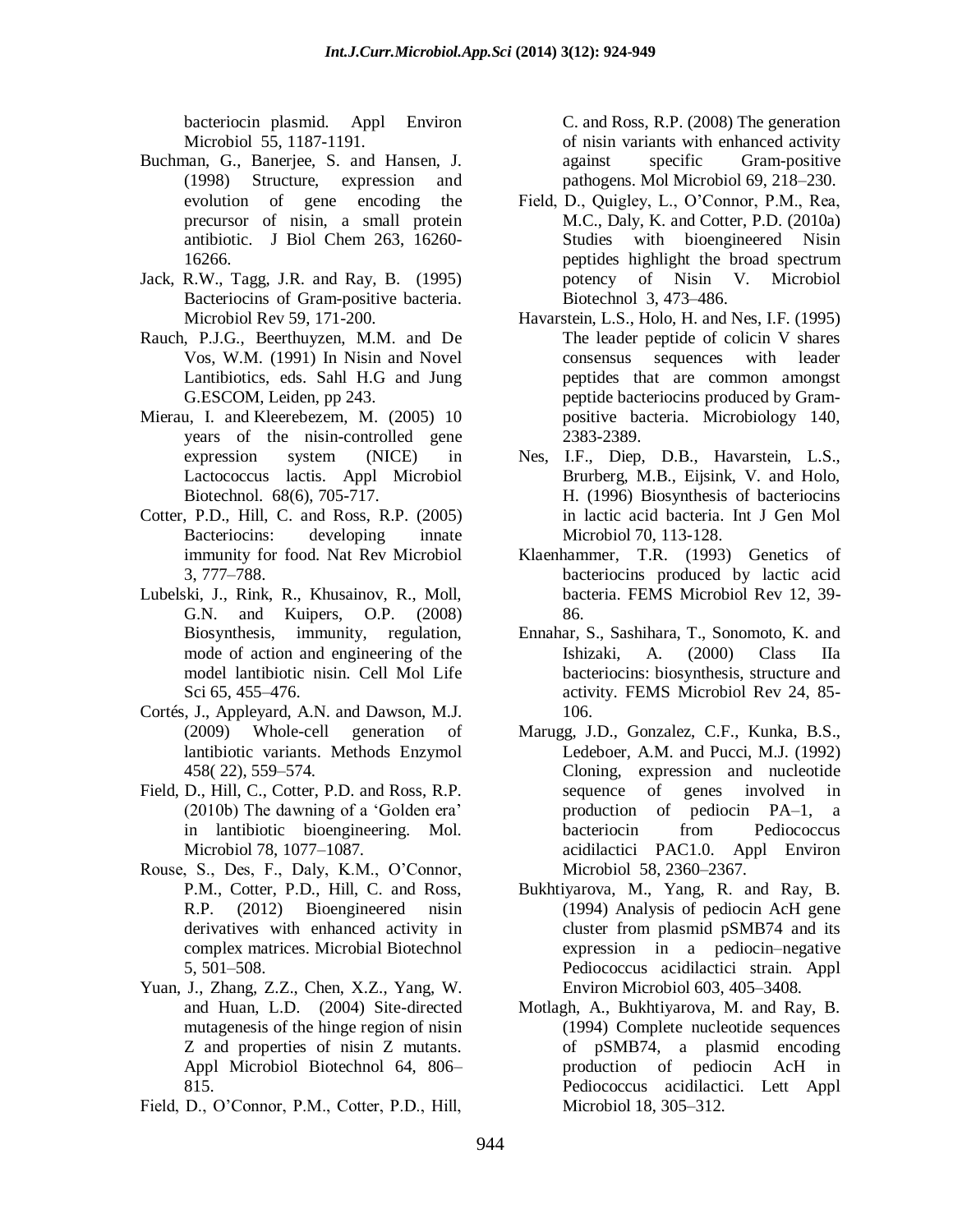- Nieto–Lozano, J.C.N., Nissen–Meyer, J., Sletten, K., Pelaz, C. and Nes, I.F. (1990) Purification and amino acid sequence of a bacteriocin produced by Pediococcus acidilactici. J Gen Microbiol 138, 1985–1990.
- Henderson, J.T., Chopko, A.L. and van Wassenaar, P.D. (1992) Purification and primary structure of pediocin PA–1 produced by Pediococcus acidilactici PAC1.0. Arch Biochem Biophys 29, 55–12.
- Parada, J.L., Caron, C.R., Medeiros, A.B.P. and Soccol, C.R. (2007) Bacteriocins from lactic acid bacteria: Purification, properties and use as biopreservatives. Brazil Arch Biology Technol 50, 521- 542.
- Schöbitz, R.P., Bórquez, P.A., Costa, M.E., Ciampi, L.R. and Brito, C.S. (2006) Bacteriocin like substance production by Carnobacterium piscicola in a continuous system with three culture broths. Study of antagonism against Listeria monocytogenes in vacuum packaged salmon. Braz J Microbiol 37, 52-57.
- Chung, K., Dickson, J. and Creouse, J. (1989) Effects of nisin on growth of bacteria attached to meat. Appl Environ Microbiol 55, 1329-1333.
- Vignolo, G., Fadda, S., De Kairuz, M.N., De Ruiz Holgado, A.A. and Oliver, G. (1996) Control of Listeria monocytogenes in ground beef by lactocin705, a bacteriocin produced by Lactobacillus casei. Food Microbiol CRL 705, 29, 397-402.
- Jeevaratnam, K., Jamuna, M. and Bawa, A.S. (2005) Biological preservation of foods – Bacteriocins of lactic acid bacteria. Indian J Biotechnol 4, 446-454.
- Delves-Broughton, J. (1990) Nisin and its uses as preservative. Food Technol 44, 100- 117.
- Ogden, K., Waites, M.J. and Hammond, J.R.M. (1988) Nisin and brewing. J Inst Brew 94, 233-238.
- Deaschel, M.A., Jung, D.S. and Watson, B.T. (1991) Controlling wine malolactic fermentation with nisin and nisin-

resistant strains of Leuconostoc oenos. Appl Environ Microbiol 57, 601-603.

- Smid, E.J. and Gorris, G.M. (1999) Natural Antimicrobials for food preservation. Handbook of food preservation, Part 9, 285-308.
- Chung, W. and Hancock, R.E.W. (2000) Action of lysozyme and nisin mixtures against lactic acid bacteria. Int J Food Microbiol 60, 25-32.
- Bakkal, S., Robinson, S.M. and Riley, M.A. (2012) Bacteriocins of Aquatic Microorganisms and Their Potential Applications in the Seafood Industry. In book: Health Environ Aquaculture, 303- 328.
- Neetoo, H., Ye, M., Chen, H., Joerger, R.D., Hicks, D.T. and Hoover, D.G. (2008) Use of nisin-coated plastic films to control Listeria monocytogenes on vacuum-packaged cold-smoked salmon. Int J Food Microbiol 122, 8-15.
- Nykanen, A., Weckman, K. and Lapvetelainaen, A. (2000) Synergistic inhibition of Listeria monocytogenes on cold-smoked rainbow trout by nisin and sodium lactate. Int J Food Microbiol 61, 63-72.
- McEntire, J.C., Montville, T.J. and Chikindas, M.L. (2003) Synergy between nisin and select lactate against L. monocytogenes is due to the metal cations. Int J Food Microbiol 66, 1631-1636
- Dykes, G.A. and Moorhead, S.M. (2002) Combined antimicrobial effect of nisin and a listeriophage against Listeria monocytogenes in broth but not in buffer or on raw beef. Int J Food Microbiol 73, 71-81.
- Motlagh, A.M., Holla, S., Johnson, M.C., Ray, B. and Field, R.A. (1992) Inhibition of Listeria spp. in sterile food systems by pediocin AcH, a bacteriocin produced by Pediococcus acidilactici H. J Food Prot 55, 337–343.
- Yang, R. and Ray, B. (1994) Factors influencing production of bacteriocins by lactic acid bacteria. Food Microbiol 11, 281-291.
- Bennik, M.H.J. (1997) Vegetable-associated Pediococcus parvulus produces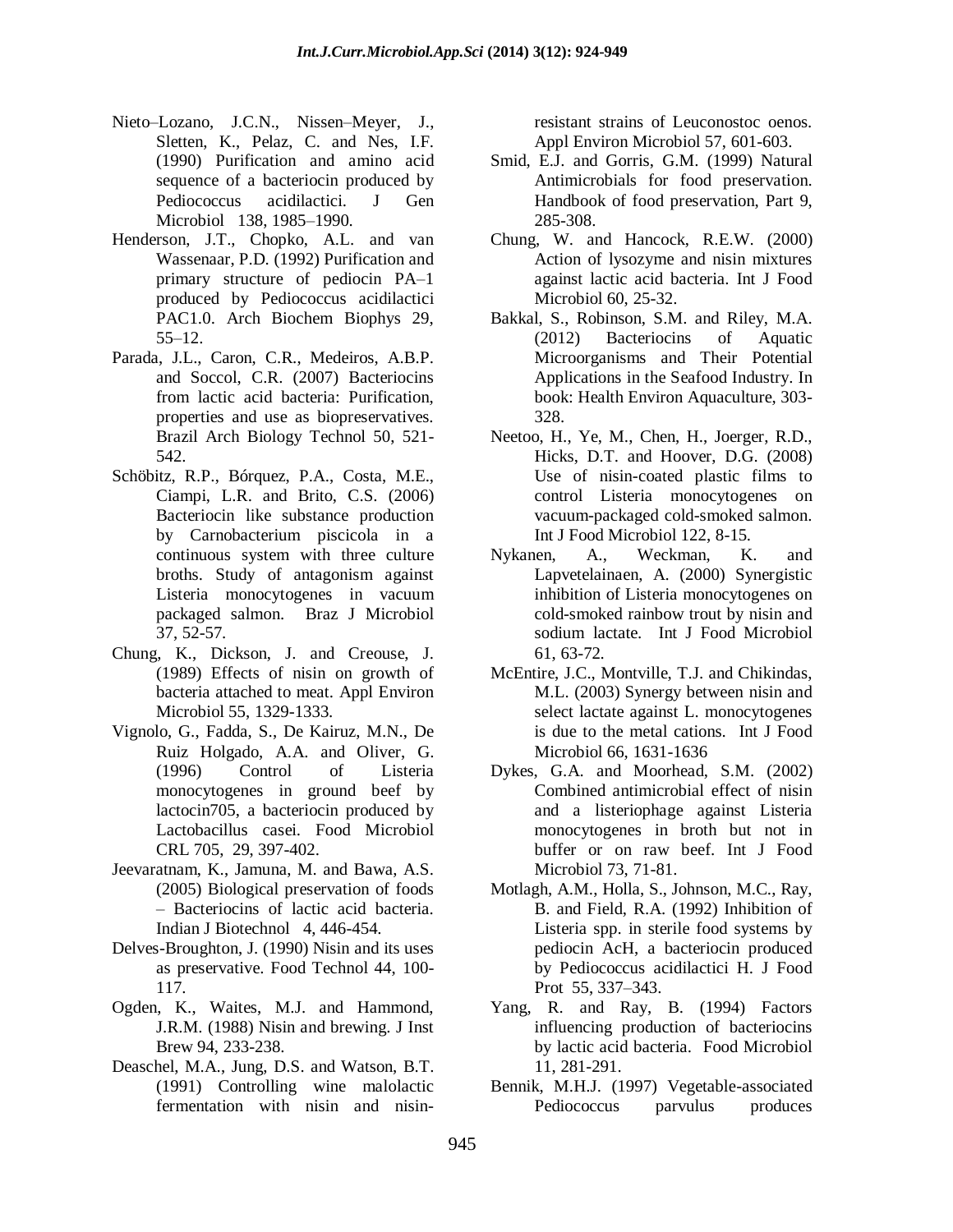pediocin PA-1. Appl Environ Microbiol 63, 2074-2076.

- Ennahar, S., Assobhel, D. and Hasselmann, C. (1998) Inhibition of Listeria monocytogenes in a smear-surface soft cheese by Lactobacillus plantarum WHE92 a pediocin AcH producer. J Food Prot 61, 86-191.
- Galvez, A., Lopez, R.L., Abriouel, H., Valdivia, E. and Omar, N.B. (2008) Application of bacteriocins in the control of food borne pathogenic and spoilage bacteria. Crit Rev Biotechnol 28, 125-152.
- Rodriguez, E., Arques, J.L., Rodriguez, R., Nunez, M. and Medina, M. (2003) Reuterin production by lactobacilli isolated from pig feces and evaluation of probiotic traits. Lett Appl Microbiol 37, 259–263.
- Renter, D.G. and Sargeant, J.M. (2002) Enterohemorrhagic Escherichia coli O157: epidemiology and ecology in bovine production environments. Anim Health Res Rev 3, 83–94.
- Callaway, T.R., Anderson, R.C., Edrington, T.S., Genovese, K.J., Harvey, R.B., Poole, T.L. and Nisbet, D.J. (2004) Recent pre-harvest supplementation strategies to reduce carriage and shedding of zoonotic enteric bacterial pathogens in food animals. Anim Health Res Rev 5, 35–47.
- Gillor, O., Kirkup, B.C. and Riley, M.A. (2004) Colicins and microcins: the next generation of antimicrobials. Adv Appl Microbiol 54, 129–146.
- Timmerman, H.M., Koning, C.J., Mulder, L., Rombouts. F.M. and Beynen, A.C. (2004) Monostrain, multistrain and multispecies probiotics--A comparison of functionality and efficacy. Int J Food Microbiol 96, 219–233.
- Ray, B. (2003) Fundamental Food Microbiology. Boca Raton, FL, CRC Press 9, 103-120.
- Ariyapitipun, T., Mustapha, A. and Clarke, A.D. (2000) Survival of Listeria monocytogenes on vacuum-packaged raw beef treated with polylactic acid, lactic acid, and nisin. J Food Prot 63,

131–136.

- De Kwaadsteniet, M., Ten, Doeschate, K. and Dicks, L.M.T. (2008) Characterization of the structural gene encoding nisin F, a new lantibiotic produced by a Lactococcus lactis subsp. lactis isolate from freshwater fish (Clarius gariepinus). Appl Environ Microbiol 74, 547–549.
- Kerro-Dego, O., van Dijk, J.E. and Nederbragt, H. (1992) Factors involved in the early pathogenesis of bovine Staphylococcus aureus mastitis with emphasis on bacterial adhesion and invasion. A review. Vet Quartely 24, 181-198.
- Sears, P.M., Smith, B.S., Stewart. W.K., Gonzalez, R.N., Rubino, S.D., Gusik, S.A., Kulizek, E.S., Projan, S.J. and Blackburn, P. (1992) Evaluation of a nisin-based germicidal formulation on teat skin of live cows. J Dairy Sci 75, 3185–3190.
- Wu, J., Hu, S. and Cao, L. (2007) Therapeutic effect of nisin Z on subclinical mastitis in lactating cows. Antimicrob Agents Chemother 51, 3131–3135.
- Sar, C., Mwenya, B., Pen, B., Morikawa, R., Takaura, K., Kobayashi, T. and Takahashi, J. (2005) Effect of nisin on ruminal methane production and nitrate/nitrite reduction in vitro. Aust J Agric Res 56, 803-810.
- Mantovani, H. and Russell, J.B. (2001) Nisin resistance of Streptococcus bovis. App Environ Microbiol 67, 808-813.
- Kišidayová, S., Siroka, P. and Laukova, A. (2003) Effect of nisin on two cultures of rumen ciliates. Folia Microbiologica 48, 408-412.
- Callaway, T.R., Melo, A.M.S.C. and Russell, J.B. (1997) The effect of nisin and monensin on ruminal fermentation in vitro. Current Microbiol 35, 90-96.
- Jalc, D. and Laukove, A. (2002) Effect of nisin and monensin on rumen fermentation in artificial rumen. Berliner und Munchener Tierärztliche Wochenschrift 115, 6–10.
- Santoso, B., Mwenya, B., Sar, C. and Takahashi, J. (2006) Ruminal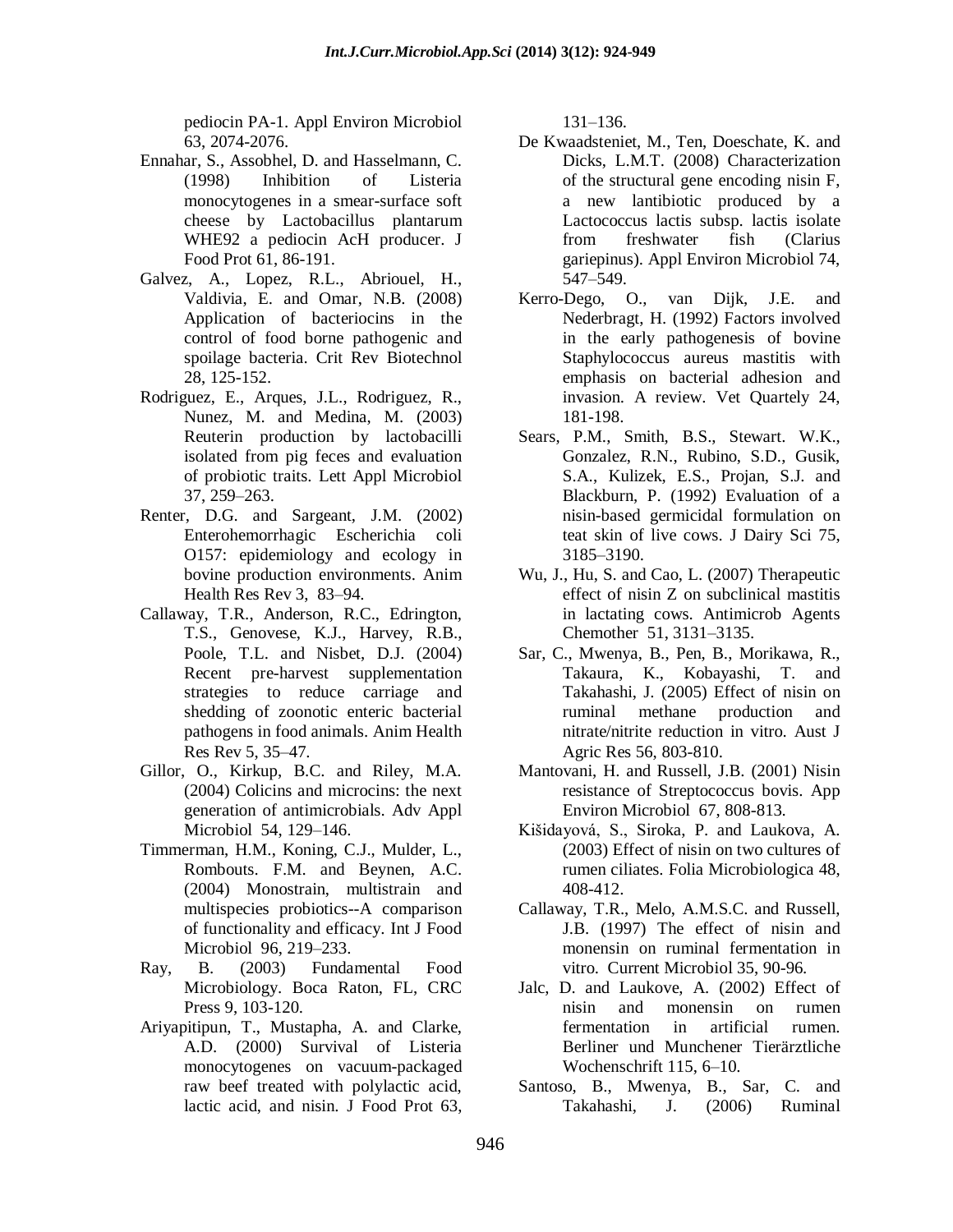fermentation and nitrogen metabolism in sheep fed a silage-based diet supplemented with Yucca schidigera or Y. schidigera and nisin. Animal Feed Sci Technol 129, 187-195.

- Takahashi, J., Mwenya, B., Santoso, B., Sar, C., Umetsu, K., Kishimoto, T., Nishizaki, K., Kimura, K. and Zendo, T. (2013) Screening and characterization of novel bacteriocins from Lactic Acid Bacteria. Biosci Biotechnol Biochem 77, 893-899.
- Reilly, A. and Kaferstein, F. (1999) Food safety and products from aquaculture. J Appl Microbiol 85, 249S–257S.
- Corripio-Myar, Y., Mazorra de Quero, C., Treasurer, J.W., Ford, L., Smith, P.D. and Secombes, C.J. (2007) Vaccination experiments in the gadoid haddock, Melanogrammus aeglefinus L., against the bacterial pathogen Vibrio anguillarum. Vet Immunol Immunopathol 118, 147–153.
- Smith, P. (2007) Antimicrobial use in shrimp farming in Ecuador and emerging multiresistance during the cholera epidemic of 1991: a re-examination of the data. Aquaculture 271, 1–7.
- Alderman, D.J. and Hastings, T.S. (1998) Antibiotic use in aquaculture: development of antibiotic resistance potential for consumer health risks. Int J Food Sci Technol 33, 139–155.
- Prater, D.A. (2005) Judicious use of antimicrobials for aquatic veterinarians. FDA, Veterinarian Newsletter, 20-25.
- Matyar, F. (2007) Distribution and antimicrobial multi-resistance in Gramnegative bacteria isolated from Turkish sea bass farm. Ann Microbiol 57, 35– 38.
- Laukova, A., Guba, P., Nemcova, R. and Vasilkova, Z. (2003) Reduction of Salmonella in gnotobiotic Japanese quails caused by the enterocin A producing EK13 strain of Enterococcus faecium. Vet Res Commun 27, 275– 280.
- Zhou, X. and Wang, Y. (2012) Probiotics in Aquaculture - Benefits to the Health, Technological Applications and Safety.

Health Environ Aquaculture 8, 215-226.

- Thompson, F.L., Abreu, P.C. and Cavalli, R. (1999) The use of microorganisms as food source for Penaeus paulensis larvae. Aquaculture 174, 139–153.
- Verschuere, L., Rombaut, G., Sorgeloos, P. and Verstraete, W. (2000) Probiotic bacteria as biological control agents in aquaculture. Microbiol Mol Biol Rev 64, 655–671.
- Wang, Y. (2007) Effect of probiotics on growth performance and digestive enzyme activity of the shrimp Penaeus vannamei. Aquaculture 269, 259-264.
- Taoka, Y., Maeda, H., Jo, J.Y., Jeon, M.J., Bai, S.C., Lee, W.J., Yuge, K. and Koshio, S. (2006) Growth, stress tolerance and non-specific immune response of Japanese flounder Paralichthys olivaceusto probiotics in a closed recirculating system. Fish Sci 72, 310–321.
- Gatesoupe, F.J. (1999) The use of probiotics in aquaculture. Aquaculture 180, 147– 165.
- Gatesoupe, F.J. (2008) Updating the Importance of Lactic Acid Bacteria in Fish Farming: Natural Occurrence and Probiotic Treatments. J Mol Microbiol Biotechnol 14, 107–114.
- Irianto, A. and Austin, B. (2002) Probiotics in aquaculture. J Fish Dis 25, 633–642.
- Acuña, L., Picariello, G.F., Sesma, F., Morero, R.D. and Bellomio, A. (2012) A new hybrid bacteriocin, Ent35eMccV, displays antimicrobial activity against pathogenic Gram- positive and Gram-negative bacteria. Fed Eur Biochem Soc Open BIO. 2, 12-19.
- Duquesne, S., Destoumieux-Garzón, D., Peduzzi, J. and Rebuffat, S. (2007) Review: Microcins, gene-encoded antibacterial peptides from enterobacteria. Nat. Prod. Rep. 24, 708- 734.
- Hillman, J.D., Brooks, T.A., Michalek, S.M., Harmon, C.C., Snoep, J.L. and van Der Weijden, C.C. (2000) Construction and characterization of an effector strain of Streptococcus mutans for replacement therapy of dental caries. Infect Immun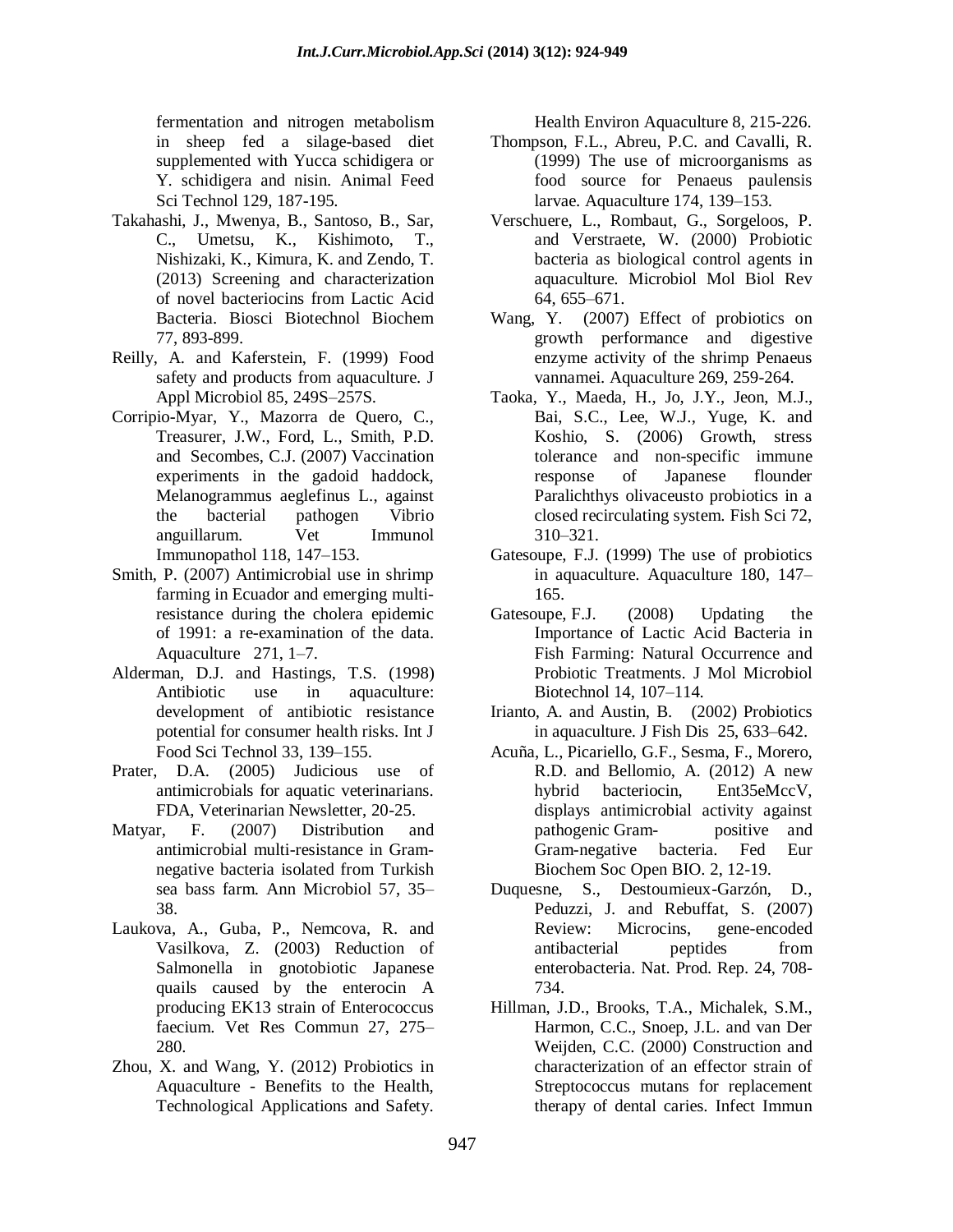68, 543–549.

- Hillman, J.D. (2002) Genetically modified Streptococcus mutans for the prevention of dental caries. Antonie Van Leeuwenhoek 82, 361–366.
- Zarate, G. and Nader-Macias, M.E. (2006) Viability and biological properties of probiotic vaginal lactobacilli after lyophilization and refrigerated storage into gelatin capsules. Process Biochem 41, 1779–1785.
- Kuipers, O.P., Yap, W.M.G.J., Rollema, H.S., Beerthuyzen, M.M., Siezen, R.J. and de Vos, W.M. (1991) Nisin and novel lantibiotics, eds. Sahl H-G and Jung G, ESCOM, Leiden, pp. 250.
- Rollema, H.S., Kuipers, O.P., Both, P., de Vos, W.M. and Siezen, R.J. (1995) Biotechnological applications of microbes. Appl Environ Microbiol 61, 2873-2878.
- Severina, E., Severin, A. and Tomasz, A. (1998) Antibacterial efficacy of nisin against multidrug-resistant Grampositive pathogens. J Antimicrob Chemother 41, 341-347.
- De Kwaadsteniet, M., Ten Doeschate, K.T. Dicks, L.M.T. (2009) Nisin F in the treatment of respiratory tract infections caused by Staphylococcus aureus. Lett Appl Microbiol 48, 65-70.
- Bartoloni, A., Mantella, A., Goldstein, B.P., Dei, R., Benedetti, M., Sbaragli, S. and Paradisi, F. (2004) In-vitro activity of nisin against clinical isolates of Clostridium difficile. J Chemother 6, 119-121.
- De Carvalho, A.A., Mantovani, H.C. and Vanetti, M.C. (2007) Bactericidal effect of bovicin HC5 and nisin against Clostridium tyrobutyricum isolated from spoiled mango pulp. Lett Appl Microbiol 45, 68-74.
- Kim, T.S., Hur, J.W., Yu, M.A., et al. (2003) Antagonism of Helicobacter pylori by bacteriocins of lactic acid bacteria. J Food Prot 66, 3–12.
- Brand, M.A. (2013) Therapeutic properties of the lantibiotic nisin F. Dissertation presented for the degree of Doctor of Science in the Faculty of Science at

Stellenbosch University. Stellenbosch University, 7-32.

- Vadyvaloo, V., Hastings, J.W., Van Der Merwe, M.J. and Rautenbach, M. (2002) Membranes of class IIa bacteriocin-resistant L. monocytogenes cells contain increased levels of desaturated and snort-acyl-chain phosphatidylglycerols. Appl. Environ.Microbiol. 68, 5223-5230.
- Doyle, M.P., Zhao, T., Harmon, B.G. and Brown, C.A. (1999) Control of entero hemorrhagic E. coli O157:H7 in cattle by probiotic bacteria and specific strains of E. coli. In Official Gaz. U.S. Pat Tradem. Off. Pat. (USA).
- Wooley, R.E. and Shotts Jr, E.B. (2000) Biological control of food pathogens in livestock. In Official Gaz. U.S. Pat. Tradem. Off. Pat. (USA)
- Jones, E., Salin, V, and Williams, G.W. (2005) Nisin and the market for commercial bacteriocins. TAMRC Consumer and Product Research Report No. CP-01-05, 1-19.
- Law, A. (2005). [www.hoovers.com.](http://www.hoovers.com/)
- Gibbs, G.M., Davidson, B.E. and Hillier, A.J. (2004) Novel expression system for large-scale production and purification of recombinant class IIa bacteriocins and its application to Piscicolin 126. Appl Environ Microbiol 70, 3292-3297.
- Jiménez, J.J., Borrero, J., Diep, D.B., Gútiez, L., Nes, I.F., Herranz, C., Cintas, L.M. and Hernández, P.E. (2013) Cloning, production, and functional expression of the bacteriocin sakacin A (SakA) and two SakA-derived chimeras in lactic acid bacteria (LAB) and the yeasts Pichia pastoris and Kluyveromyces lactis. J Ind Microbiol Biotechnol 40, 977-993.
- Ralph, W.J., Tagg, J.R. and Ray, B. (1995) Bacteriocins of Gram-positive bacteria. Microbiol Rev 59, 171–200.
- Hanlin, M.B., Kalchayanand, N., Ray, P. and Ray, B. (1993) Bacteriocins of lactic acid bacteria in combination have a greater antibacterial activity. J Food Prot 56, 252-255.